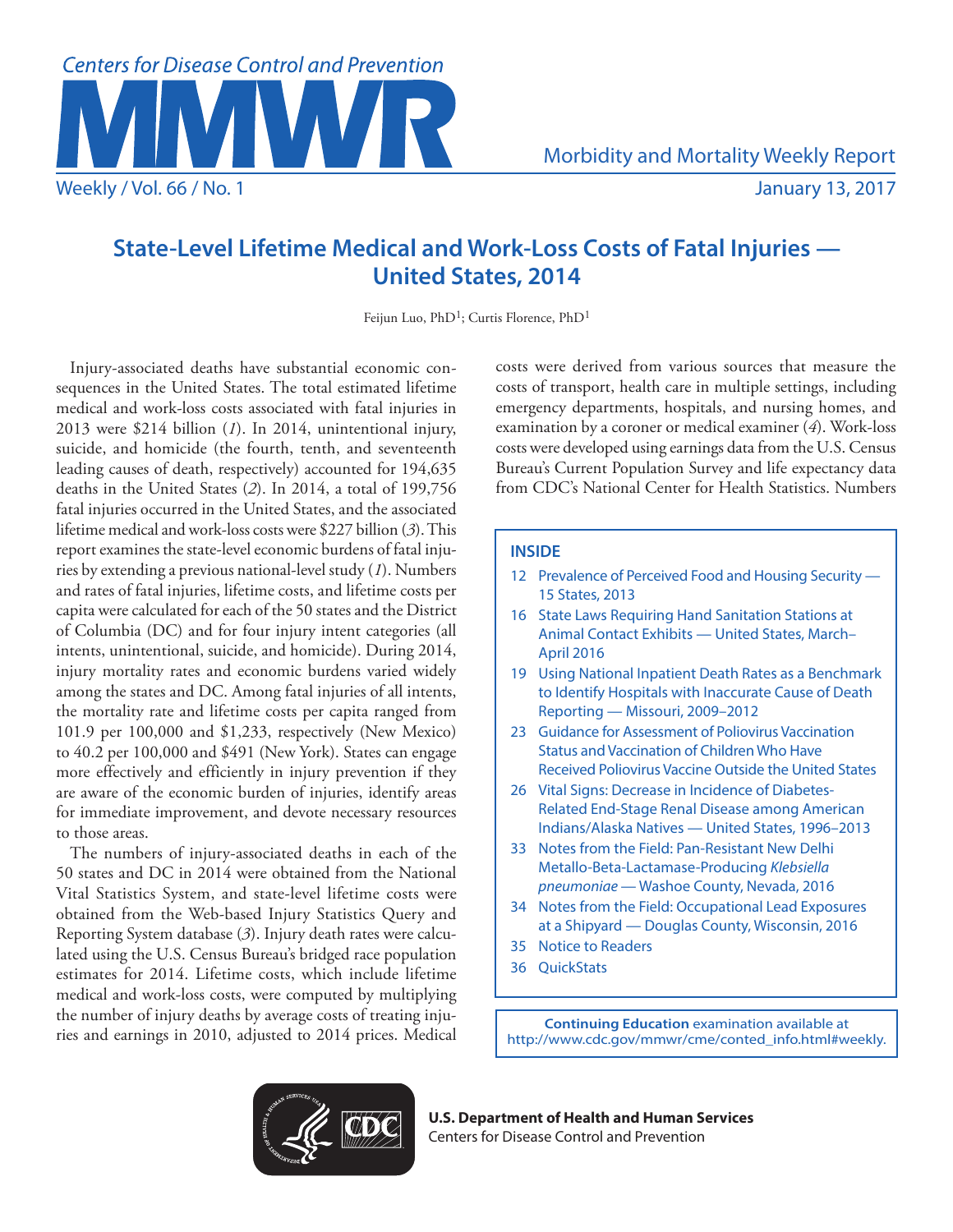of deaths, rates, lifetime costs, and lifetime costs per capita (lifetime costs divided by the state population) were examined for each state and DC. Lifetime costs per capita were used for comparisons across states. Four intents of fatal injuries were considered: all intents,\* unintentional, suicide, and homicide. For each intent, state-level lifetime costs were estimated for the total population, for males and females, and for all intents. State-level lifetime costs were also estimated for three age groups: young (0–24 years), middle (25–64 years), and older (≥65 years). State-level lifetime costs per capita were provided for the total population for each intent. In some state-intentpopulation combinations, average medical costs were statistically unstable, but these costs accounted for  $<1\%$  or  $<5\%$  of average lifetime costs. When both average medical costs and average work-loss costs were statistically unstable or when the mortality rates were unstable or missing, lifetime costs or lifetime costs per capita were not presented.

# **Injuries from All Intents**

Injury mortality rates (per 100,000), lifetime costs (in 2014 U.S. dollars), and lifetime costs per capita (in 2014 U.S. dollars) varied widely among the 50 states and DC for each of the four intents. Overall, total injury-related mortality rate and lifetime costs per capita ranged from 101.9 per 100,000 and \$1,233, respectively (New Mexico) to 40.2 and \$491

injury, in addition to unintentional, suicide, and homicide.

(New York) (Table 1). The rates of overall male and female injury mortality were highest in New Mexico (141.1 and 63.7, respectively), and lowest in New York (58.9 and 23.1, respectively). New York also had the lowest injury mortality rate among persons aged  $\geq 65$  years (87.1). The states with the highest and lowest lifetime fatal injury costs were California (\$20.9 billion) and Vermont (\$406 million), respectively. California had the highest number of injury deaths (18,152) and DC the lowest number of injury deaths (385). The lifetime costs per capita for injuries of all intents ranged from \$491 to \$1,233 (Figure). The five states with the highest lifetime fatal injury costs per capita were New Mexico (\$1,233), West Virginia (\$1,162), Alaska (\$1,091), Louisiana (\$1,041), and Oklahoma (\$1,040); states with the lowest lifetime costs per capita were New York (\$491), New Jersey (\$533), California (\$538), Massachusetts (\$550), and Minnesota (\$557).

#### **Unintentional Injuries**

West Virginia had the highest lifetime costs per capita for fatal unintentional injuries (\$815), the highest unintentional injury mortality rate among males (95.2), and the highest unintentional injury mortality rate among persons aged 25–64 years (88.5) (Table 1). Maryland had the lowest lifetime costs per capita for fatal unintentional injuries (\$261), the lowest total unintentional injury mortality rate (26.4), the lowest male unintentional injury mortality rate (36.9), and \*All intents category includes legal intervention and undetermined intent of the lowest unintentional injury mortality rate among persons

The *MMWR* series of publications is published by the Center for Surveillance, Epidemiology, and Laboratory Services, Centers for Disease Control and Prevention (CDC), U.S. Department of Health and Human Services, Atlanta, GA 30329-4027.

**Suggested citation:** [Author names; first three, then et al., if more than six.] [Report title]. MMWR Morb Mortal Wkly Rep 2017;66:[inclusive page numbers].

### **Centers for Disease Control and Prevention**

Thomas R. Frieden, MD, MPH, *Director* Patricia M. Griffin, MD, *Acting Associate Director for Science* Joanne Cono, MD, ScM, *Director, Office of Science Quality*  Chesley L. Richards, MD, MPH, *Deputy Director for Public Health Scientific Services* Michael F. Iademarco, MD, MPH, *Director, Center for Surveillance, Epidemiology, and Laboratory Services*

#### *MMWR* **Editorial and Production Staff (Weekly)**

Sonja A. Rasmussen, MD, MS, *Editor-in-Chief* Charlotte K. Kent, PhD, MPH, *Executive Editor* Jacqueline Gindler, MD, *Editor* Teresa F. Rutledge, *Managing Editor* Douglas W. Weatherwax, *Lead Technical Writer-Editor* Stacy A. Benton, Soumya Dunworth, PhD, Teresa M. Hood, MS, *Technical Writer-Editors*

Martha F. Boyd, *Lead Visual Information Specialist* Maureen A. Leahy, Julia C. Martinroe, Stephen R. Spriggs, Tong Yang, *Visual Information Specialists* Quang M. Doan, MBA, Phyllis H. King, Terraye M. Starr, Moua Yang *Information Technology Specialists*

#### *MMWR* **Editorial Board**

Timothy F. Jones, MD, *Chairman* Matthew L. Boulton, MD, MPH Virginia A. Caine, MD Katherine Lyon Daniel, PhD Jonathan E. Fielding, MD, MPH, MBA David W. Fleming, MD

William E. Halperin, MD, DrPH, MPH King K. Holmes, MD, PhD Robin Ikeda, MD, MPH Rima F. Khabbaz, MD Phyllis Meadows, PhD, MSN, RN Jewel Mullen, MD, MPH, MPA

Jeff Niederdeppe, PhD Patricia Quinlisk, MD, MPH Patrick L. Remington, MD, MPH Carlos Roig, MS, MA William L. Roper, MD, MPH William Schaffner, MD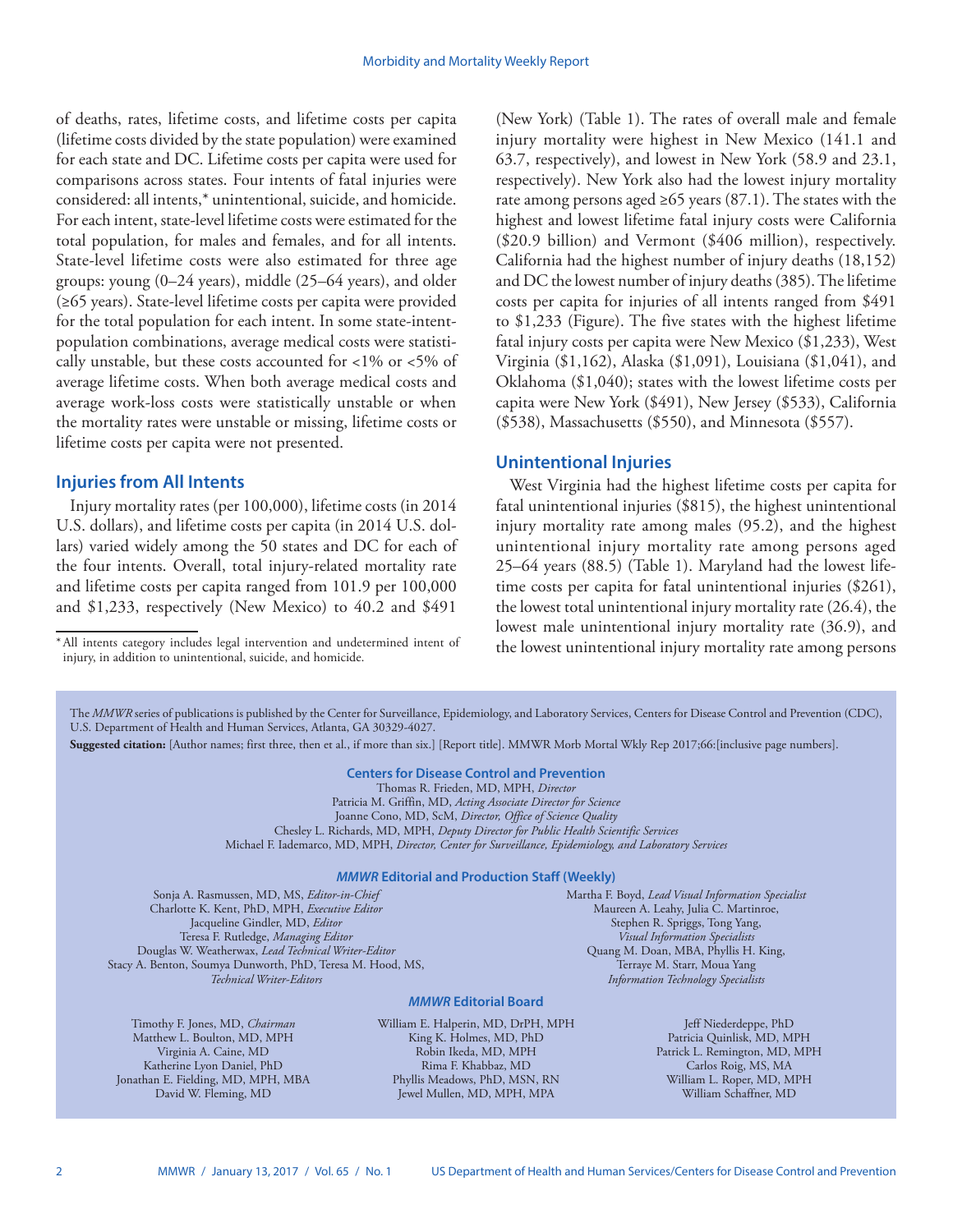aged 25–64 years (23.3). New Mexico had the highest total unintentional injury mortality rate (71.9) and the highest female unintentional injury mortality rate (49.9). California had the highest lifetime costs for fatal unintentional injuries (\$12.2 billion) and the highest number of unintentional injury deaths (11,804).

# **Suicides**

Alaska and New Jersey had the highest and lowest lifetime suicide costs per capita (\$338 and \$107, respectively) (Table 2). Montana had the highest total suicide rate (23.8), the highest male suicide rate (36.8), and the highest female suicide rate (11.4). DC had the lowest number of suicides (52), total suicide rate (7.7), male suicide rate (12.3), and lifetime costs (\$73 million). California had the highest lifetime costs (\$4.9 billion) and the highest number of suicides (4,214).

#### **Homicides**

The highest and lowest lifetime homicide-related mortality costs per capita were in DC (\$273) and Hawaii (\$24), respectively (Table 2).† DC had the highest total homicide rate (13.2), the highest male homicide rate (22.3), and the highest female homicide rate (4.8). New Hampshire, Maine, and Massachusetts had the lowest total homicide rate (1.3), the lowest male homicide rate (2.6), and the lowest female homicide rate (0.5), respectively. California had the highest lifetime homicide-related costs (\$3.1 billion) and the highest number of homicides (1,813).

### **Discussion**

Economic burdens of fatal injuries varied widely in the 50 states and DC for each of the four categories of intent. Across all the four fatal injury intents, some states consistently had lower lifetime costs per capita than most other states. For example, New York, New Jersey, and California ranked among the five lowest states in terms of lifetime costs per capita for injuries of all intents, unintentional injuries, and suicides. In contrast, New Mexico ranked among the five highest states in terms of lifetime costs per capita for injuries of all intents, unintentional injuries, and suicides. Varying economic burdens of fatal injuries in the 50 states and DC might be attributed to the different injury mortality rates, the different medical costs resulting from different medical procedures, and the different

**FIGURE. Costs per capita\* of fatal injuries of all intents — United States, 2014**



\* In 2014 U.S. dollars.

demographic characteristics of injury decedents, such as sex and age.

Implementation of effective injury prevention strategies is needed to help reduce the substantial lifetime medical and work-loss costs associated with fatal injuries. The differing state-level lifetime costs per capita for fatal injuries suggests an urgent need in some states to prevent injuries. States that consistently have lower lifetime costs per capita across different intents of injuries might have successful injury prevention experiences that could be shared with states with higher per capita costs.

The findings in this report are subject to at least four limitations. First, the costs account for medical and work-loss costs associated with decedents. Other societal costs, such as criminal justice costs and the pain and suffering of family members, were not considered. Second, work-loss costs, based on the mean earnings of the general population by sex and specific age groups, might be over- or underestimated because the mean earnings of decedents might differ from those of the general population. Third, intent of fatal injury, as determined from the manner of death assigned on death certificates by coroners or medical examiners, might differ across jurisdictions (*5*). Finally, unintentional fatal injuries were not broken down into more specific categories such as motor vehicle crashes, drug overdoses, traumatic brain injuries, and older adult falls, so that this report cannot indicate the economic burdens of those specific categories of unintentional injuries.

During 2005–2014, the number of unintentional fatal injuries increased 15%, from 117,809 to 136,053, and

<sup>†</sup> Lifetime costs or lifetime costs per capita of homicides were not presented for New Hampshire, North Dakota, South Dakota, Vermont, and Wyoming because those states had unstable average medical and work loss costs or unstable homicide rates.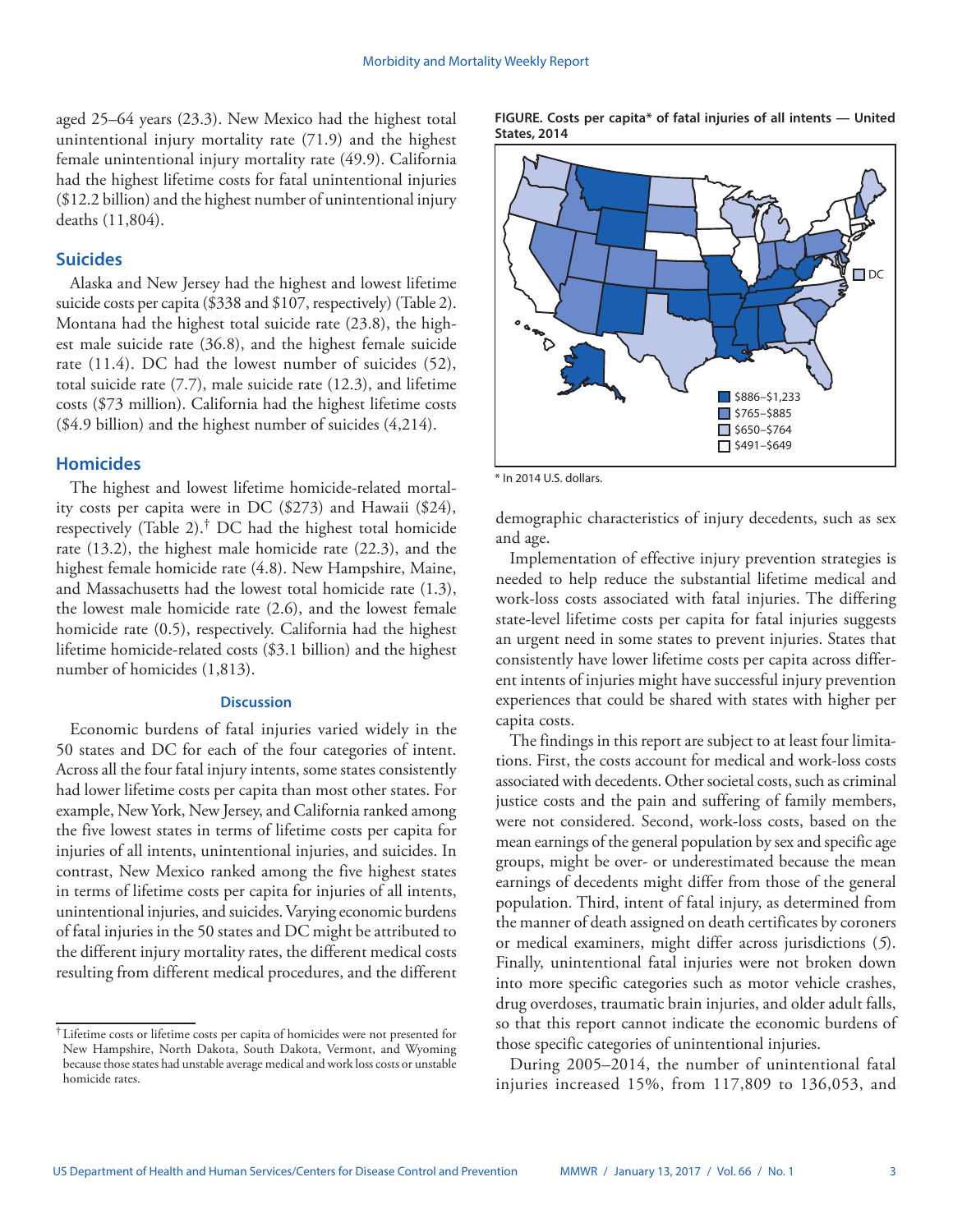#### **Summary**

#### What is already known about this topic?

Injuries are a leading cause of death in the United States. Injury-associated deaths result in a substantial economic burden to the United States: the total estimated lifetime medical and work-loss costs were \$214 billion in 2013. Injury and violence prevention strategies can save lives and reduce costs.

#### What is added by this report?

Lifetime costs and lifetime costs per capita were calculated for each of the 50 states and the District of Columbia (DC) and for each of four injury intent categories (all intents, unintentional, suicide, and homicide) for 2014. Economic burdens varied widely among the states and DC. Lifetime costs per capita ranged from \$1,233 (New Mexico) to \$491 (New York) among fatal injuries of all intents, from \$815 (West Virginia) to \$261 (Maryland) among unintentional injuries, from \$338 (Alaska) to \$107 (New Jersey) among suicides, and from \$273 (DC) to \$24 (Hawaii) for homicides.

#### What are the implications for public health practice?

States can engage more effectively and efficiently in injury prevention if they are aware of the economic burden of injuries, identify areas for immediate improvement, and devote necessary resources to those areas. States that consistently have lower lifetime costs per capita across different intents of injuries might have successful injury prevention experiences that could be shared with states with higher per capita costs.

unintentional injury moved from the fifth to the fourth leading cause of death; the number of suicides rose 31%, from 32,637 to 42,773, and suicide moved from the eleventh to the tenth leading cause of death (*2*,*6*). The increasing incidence and economic burden of injuries, particularly unintentional injuries and suicides, call for effective prevention programs and strategies. For example, the CDC Guideline for Prescribing Opioids for Chronic Pain provides prescribing recommendations for opioid pain medication to patients aged ≥18 years with chronic pain in primary care settings (*7*), which could be adopted by states and might reduce the number of persons who overdose prescribed opioid medications. To reduce motor vehicle crash fatalities, states could increase seatbelt use with primary enforcement seatbelt laws that cover everyone in the vehicle (*8*) or consider requiring car seats and booster seats for children through at least age 8 years or until seatbelts fit properly (*9*). The 2012 Surgeon General's *National Strategy* 

*for Suicide Prevention* suggests that strategies enhancing social support, community connectedness, and access to mental health and preventive services and measures to reduce stigma and barriers associated with seeking help might alleviate suicide risk across the lifespan (*10*). The estimates of state-level economic burdens of fatal injuries will permit policy makers to compare the costs of implementing prevention programs and strategies with the cost savings garnered from the aversion of fatal injuries.

Corresponding author: Feijun Luo, [fluo@cdc.gov](mailto:fluo@cdc.gov), 770-488-3896.

#### **References**

- 1. Florence C, Simon T, Haegerich T, Luo F, Zhou C. Estimated lifetime medical and work-loss costs of fatal injuries—United States, 2013. MMWR Morb Mortal Wkly Rep 2015;64:1074–7. [http://dx.doi.](http://dx.doi.org/10.15585/mmwr.mm6438a4) [org/10.15585/mmwr.mm6438a4](http://dx.doi.org/10.15585/mmwr.mm6438a4)
- 2. Kochanek KD, Murphy SL, Xu JQ, Tejada-Vera B. Deaths: final data for 2014. National Vital Statistics Reports, Vol. 65, No. 4. Hyattsville, MD: US Department of Health and Human Services, CDC, National Center for Health Statistics; 2016. [https://www.cdc.gov/nchs/data/nvsr/](https://www.cdc.gov/nchs/data/nvsr/nvsr65/nvsr65_04.pdf) [nvsr65/nvsr65\\_04.pdf](https://www.cdc.gov/nchs/data/nvsr/nvsr65/nvsr65_04.pdf)
- 3. CDC. Web-Based Injury Statistics Query and Reporting System (WISQARS). Atlanta, GA: US Department of Health and Human Services; 2016.<https://www.cdc.gov/injury/wisqars>
- 4. Lawrence BA, Miller TA. Medical and work loss cost estimation methods for the WISQARS cost of injury module. Calverton, MD: Pacific Institute for Research & Evaluation; 2014. [http://www.pire.org/](http://www.pire.org/documents/WisqarsCostMethods.pdf) [documents/WisqarsCostMethods.pdf](http://www.pire.org/documents/WisqarsCostMethods.pdf)
- 5. Breiding MJ, Wiersema B. Variability of undetermined manner of death classification in the US. Inj Prev 2006;12(Suppl 2):ii49–54. [http://](http://dx.doi.org/10.1136/ip.2006.012591) [dx.doi.org/10.1136/ip.2006.012591](http://dx.doi.org/10.1136/ip.2006.012591)
- 6. Kung HC, Hoyert DL, Xu JQ, Murphy SL. Deaths: final data for 2005. National Vital Statistics Reports, vol. 52, no. 10. Hyattsville, MD: US Department of Health and Human Services, CDC, National Center for Health Statistics; 2008. [https://www.cdc.gov/nchs/data/nvsr/nvsr56/](https://www.cdc.gov/nchs/data/nvsr/nvsr56/nvsr56_10.pdf) [nvsr56\\_10.pdf](https://www.cdc.gov/nchs/data/nvsr/nvsr56/nvsr56_10.pdf)
- 7. Dowell D, Haegerich TM, Chou R. CDC guideline for prescribing opioids for chronic pain—United States, 2016. MMWR Recomm Rep 2016;65(No. RR-1).<http://dx.doi.org/10.15585/mmwr.rr6501e1>
- 8. CDC. Prevention status reports: motor vehicle injuries. Atlanta, GA: US Department of Health and Human Services, CDC; 2016. [https://](https://wwwn.cdc.gov/psr/NationalSummary/NSMVI.aspx) [wwwn.cdc.gov/psr/NationalSummary/NSMVI.aspx](https://wwwn.cdc.gov/psr/NationalSummary/NSMVI.aspx)
- 9. CDC. Buckle up: restraint use state fact sheets. Atlanta, GA: US Department of Health and Human Services, CDC; 2016. [https://www.](https://www.cdc.gov/motorvehiclesafety/seatbelts/states.html) [cdc.gov/motorvehiclesafety/seatbelts/states.html](https://www.cdc.gov/motorvehiclesafety/seatbelts/states.html)
- 10. Office of the Surgeon General. National Action Alliance for Suicide Prevention. 2012 national strategy for suicide prevention: goals and objectives for action. Washington, DC: US Department of Health and Human Services, Office of the Surgeon General; 2012. [https://www.](https://www.surgeongeneral.gov/library/reports/national-strategy-suicide-prevention/full-report.pdf) [surgeongeneral.gov/library/reports/national-strategy-suicide-prevention/](https://www.surgeongeneral.gov/library/reports/national-strategy-suicide-prevention/full-report.pdf) [full-report.pdf](https://www.surgeongeneral.gov/library/reports/national-strategy-suicide-prevention/full-report.pdf)

<sup>1</sup>Division of Analysis, Research and Practice Integration, National Center for Injury Prevention and Control, CDC.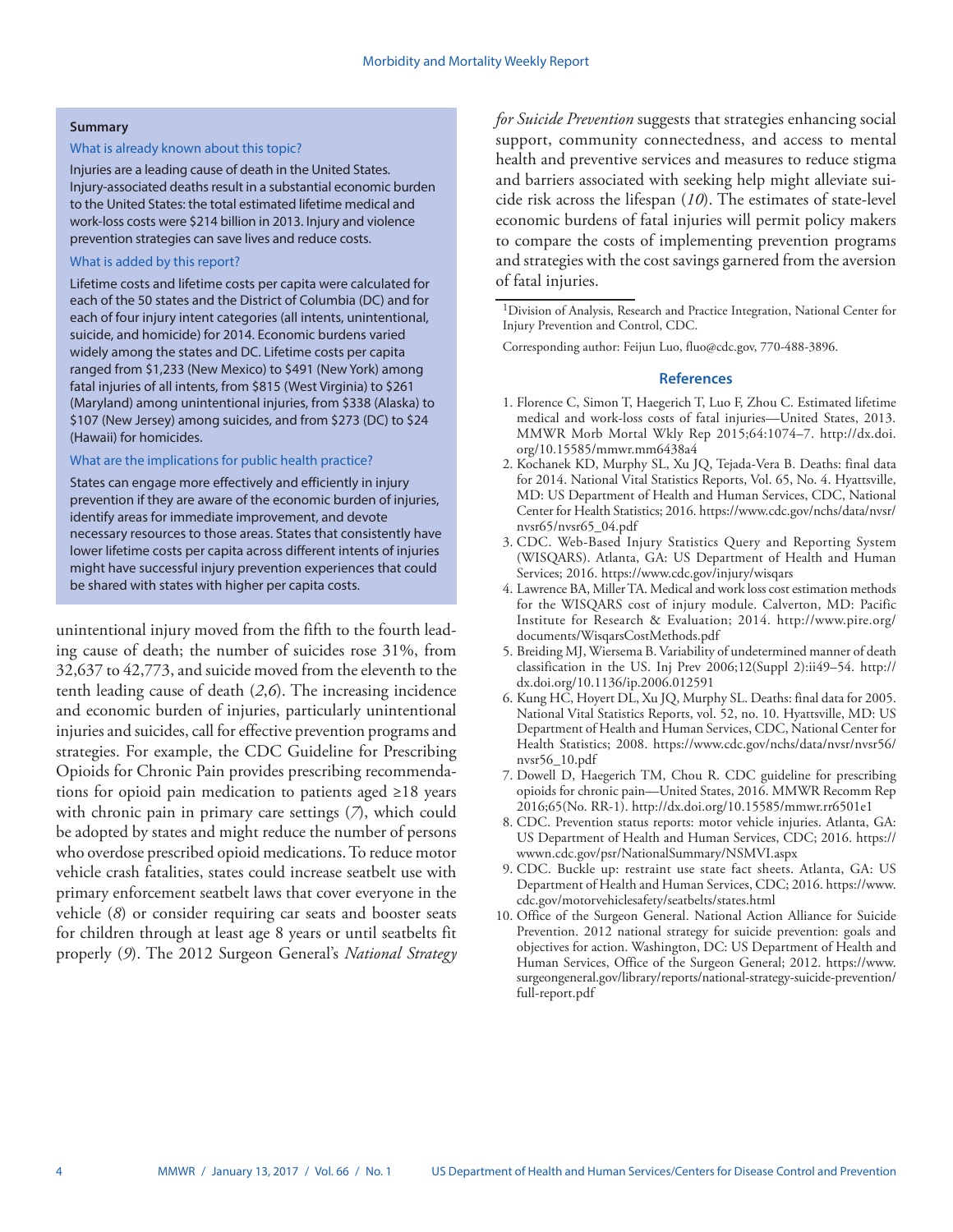| TABLE 1. Deaths from injuries of all intents and unintentional injuries, rates per 100,000 population, lifetime medical and work-loss costs, and |  |
|--------------------------------------------------------------------------------------------------------------------------------------------------|--|
| lifetime medical and work-loss costs per capita, by state — United States, 2014                                                                  |  |

|                                                                                         | <b>All intents</b>            |                                                |                                                 |                     |                                                                              |                                                                          | <b>Unintentional injuries</b>                                                              |                       |                                             |                              |                                                                           |                                   |
|-----------------------------------------------------------------------------------------|-------------------------------|------------------------------------------------|-------------------------------------------------|---------------------|------------------------------------------------------------------------------|--------------------------------------------------------------------------|--------------------------------------------------------------------------------------------|-----------------------|---------------------------------------------|------------------------------|---------------------------------------------------------------------------|-----------------------------------|
|                                                                                         | Sex                           |                                                |                                                 |                     | Age group (yrs)                                                              |                                                                          |                                                                                            |                       | Sex                                         |                              | Age group (yrs)                                                           |                                   |
| <b>State</b>                                                                            | Total                         | Male                                           | Female                                          | $0 - 24$            | $25 - 64$                                                                    | $\geq 65$                                                                | Total                                                                                      | Male                  | Female                                      | $0 - 24$                     | 25–64                                                                     | $\geq 65$                         |
| Alabama                                                                                 |                               |                                                |                                                 |                     |                                                                              |                                                                          |                                                                                            |                       |                                             |                              |                                                                           |                                   |
| No. of deaths (rate)<br>Costs, million USD (per<br>capita, USD*)<br>Alaska              | 3,625 (73.2)<br>4,372 (902)   | 2,440 (105.3) 1,185 (44.1) 534 (31.6)<br>3,317 | 1,038                                           | 983                 | 2,224 (89.6)<br>3,138                                                        | 867 (121.9)<br>163                                                       | 2,463 (49.2)<br>2,767 (571)                                                                | 1,525 (65.9)<br>1,967 | 938 (34.4)<br>784                           | 360(21.5)<br>642             | 1,396 (55.6)<br>1,943                                                     | 707 (100.5)<br>130                |
| No. of deaths (rate)<br>Costs, million USD (per<br>capita, USD*)                        | 615 (85.8)<br>804 (1,091)     | 441 (119.9)<br>634                             | 174 (50.4)<br>170                               | 105 (36.3)<br>193   | 427 (106.1)<br>592                                                           | 83 (141.0)<br>17                                                         | 379 (54.9)<br>448 (608)                                                                    | 260 (74.2)<br>341     | 119 (35.6)<br>109                           | 54 (18.5)<br>94 <sup>a</sup> | 259 (64.7)<br>349                                                         | 66 (116.2)<br>13                  |
| Arizona<br>No. of deaths (rate)<br>Costs, million USD (per<br>capita, USD*)<br>Arkansas | 5,079 (72.6)<br>5,604 (832)   | 3,387 (100.4) 1,692 (45.5)<br>4,326            | 1,259                                           | 603 (25.1)<br>1,129 | 2,900 (85.4)<br>3,942                                                        | 1,575 (152.7)<br>260                                                     | 3,322 (46.8)<br>3,226 (479)                                                                | 2,425                 | 2,077 (61.5) 1,245 (32.5) 357 (14.9)<br>816 | 652                          | 2,247                                                                     | 1,710 (50.0) 1,254 (122.9)<br>201 |
| No. of deaths (rate)<br>Costs, million USD (per<br>capita, USD*)<br>California          | 2,280 (75.2)<br>2,719 (917)   | 1,522 (105.7)<br>2,052                         | 758 (46.4)<br>642                               | 316 (30.7)<br>587   | 1,330 (89.6)<br>1,904                                                        | 634 (140.9)<br>117                                                       | 1,458 (47.2)<br>1,623 (547)                                                                | 907 (62.8)<br>1,180   | 551 (32.6)<br>420                           | 189 (18.4)<br>347            | 757 (50.4)<br>1,080                                                       | 512 (114.8)<br>91                 |
| No. of deaths (rate)<br>Costs, million USD (per<br>capita, USD*)<br>Colorado            | 18,152 (44.9)<br>20,894 (538) | 16,746                                         | 4,209                                           | 4,760               | 12,820 (66.0) 5,332 (25.0) 2,495 (17.6) 11,109 (52.5) 4,544 (90.2)<br>14,766 | 803                                                                      | 11,804 (29.1)<br>12,171 (314)                                                              | 9,450                 | 2,808                                       | 2,686                        | 7,847 (40.6) 3,957 (18.3) 1,437 (10.2) 6,832 (32.0) 3,531 (69.8)<br>8,765 | 601                               |
| No. of deaths (rate)<br>Costs, million USD (per<br>capita, USD*)                        | 3,883 (72.2)<br>4,175 (779)   | 3,202                                          | 2,543 (98.1) 1,340 (46.9) 471 (25.3)<br>989     | 873                 | 2,168 (74.5)<br>2,915                                                        | 1,243 (193.4)<br>194                                                     | 2,517 (47.1)<br>2,317 (433)                                                                | 1,691                 | 1,513 (60.1) 1,004 (34.4)<br>640            | 254 (13.6)<br>459            | 1,602                                                                     | 1,221 (41.7) 1,042 (163.2)<br>154 |
| Connecticut<br>No. of deaths (rate)<br>Costs, million USD (per<br>capita, USD*)         | 2,140 (53.9)<br>2,186 (608)   | 1,373 (76.7)<br>1,682                          | 767 (33.0)<br>464                               | 205 (16.6)<br>405   | 1,152 (60.8)<br>1,584                                                        | 783 (129.5)<br>117                                                       | 1,642 (40.8)<br>1,446 (402)                                                                | 1,005 (56.8)<br>1,100 | 637 (26.4)<br>330                           | 120 (9.7)<br>234             | 824 (44.2)<br>1,126                                                       | 698 (114.1)<br>100                |
| Delaware<br>No. of deaths (rate)                                                        | 629 (65.8)                    | 433 (97.0)                                     | 196 (37.4)                                      | 79 (25.0)           | 383 (81.5)                                                                   | 167 (114.8)                                                              |                                                                                            | 270 (60.2)            | 155 (29.1)                                  | 50 (15.8)                    | 239 (50.6)                                                                | 136 (94.8)                        |
| Costs, million USD (per<br>capita, USD*)<br>District of Columbia                        | 775 (829)                     | 592                                            | 184                                             | 146                 | 549                                                                          | 31                                                                       | 425 (43.9)<br>472 (505)                                                                    | 334                   | 139                                         | 88†                          | 338                                                                       | 24                                |
| No. of deaths (rate)<br>Costs, million USD (per<br>capita, USD*)<br>Florida             | 385 (56.2)<br>479 (726)       | 264 (81.7)<br>370                              | 121 (33.7)<br>97                                | 50 (19.8)<br>97     | 250 (67.6)<br>357                                                            | 85 (111.1)<br>13                                                         | 217 (32.7)<br>194 (294)                                                                    | 130 (42.4)<br>130     | 87 (24.0)<br>61                             | $12(4.8^{\circ})$<br>ا—      | 133 (36.8)<br>163                                                         | 72 (94.0)<br>11                   |
| No. of deaths (rate)<br>Costs, million USD (per<br>capita, USD*)<br>Georgia             | 13,673 (61.5)<br>14,763 (742) | 11,411                                         | 9,216 (88.4) 4,457 (35.8) 1,672 (26.7)<br>3,326 | 3,111               | 7,363 (71)<br>9,992                                                          | 4,636 (119.5)<br>773                                                     | 9,433 (41.2)<br>9,478 (476)                                                                | 5,932 (56.2)<br>7,055 | 3,501(27)<br>2,386                          | 1,859                        | 1,025 (16.5) 4,610 (44.3) 3,796 (97.5)<br>6,301                           | 608                               |
| No. of deaths (rate)<br>Costs, million USD (per<br>capita, USD*)<br>Hawaii              | 6,002(60.1)<br>7,055 (699)    | 4,061 (85.8)<br>5,452                          | 1,941 (36.5)<br>1,582                           | 946 (25.8)<br>1,755 | 3,589 (66.8)<br>4,910                                                        | 1,467 (128.1)<br>271                                                     | 3,964 (40.1)<br>4,232 (419)                                                                | 3,117                 | 2,491 (53.8) 1,473 (27.6)<br>1,104          | 561 (15.4)<br>1,009          | 2,927                                                                     | 2,197 (40.6) 1,206 (106.9)<br>214 |
| No. of deaths (rate)<br>Costs, million USD (per<br>capita, USD*)<br>Idaho               | 733 (47.3)<br>825 (581)       | 527 (70.6)<br>684                              | 206 (24.0)<br>148                               | 79 (16.1)<br>149    | 428 (57.5)<br>588                                                            | 226 (92.5)<br>39                                                         | 476 (29.9)<br>482 (340)                                                                    | 327 (43.9)<br>389     | 149 (16.3)<br>86                            | 47 (9.6)<br>86               | 246 (32.9)<br>340                                                         | 183 (73.8)<br>30                  |
| No. of deaths (rate)<br>Costs, million USD (per<br>capita, USD*)<br>Illinois            | 1,156 (71.2)<br>1,274 (780)   | 742 (95.2)<br>916                              | 414 (48.4)<br>350                               | 172 (29.4)<br>311   | 607 (75.0)<br>814                                                            | 377 (172.7)<br>63                                                        | 765 (46.5)<br>785 (480)                                                                    | 457 (58.8)<br>547     | 308 (35.0)<br>238                           | 100 (17.1)<br>177            | 341 (41.6)<br>458                                                         | 324 (149.2)<br>52                 |
| No. of deaths (rate)<br>Costs, million USD (per<br>capita, USD*)<br>Indiana             | 6,983 (52.0)<br>8,297 (644)   | 6,550                                          | 1,697                                           | 2,104               | 5,759                                                                        | 4,808 (75.9) 2,175 (29.6) 1,123 (25.0) 4,006 (58.3) 1,853 (101.7)<br>311 | 4,644 (34.2) 2,918 (46.5) 1,726 (22.9) 557 (12.4) 2,506 (36.3) 1,581 (86.5)<br>4,833 (375) | 3,579                 | 1,206                                       | 1,015                        | 3,502                                                                     | 256                               |
| No. of deaths (rate)<br>Costs, million USD (per<br>capita, USD <sup>*</sup> )           | 4,462 (66.5)<br>5,240 (794)   | 3,007 (94.1) 1,455 (40.1) 687 (29.0)<br>4,059  | 1,190                                           | 1,288               | 3,718                                                                        | 2,685 (79.9) 1,088 (115.6)<br>196                                        | 2,974 (43.8) 1,853 (58.3) 1,121 (30.0) 390 (16.6) 1,665 (49.2)<br>3,166 (480)              | 2,339                 | 823                                         | 716                          | 2,279                                                                     | 919 (97.3)<br>160                 |
| lowa<br>No. of deaths (rate)<br>Costs, million USD (per<br>capita, USD*)                | 2,045 (58.4)<br>1,987 (639)   | 1,300 (81.2)<br>1,493                          | 745 (37.4)<br>479                               | 237 (21.5)<br>435   | 936 (58.4)<br>1,242                                                          | 872 (161.7)<br>140                                                       | 1,517 (41.9)<br>1,292 (416)                                                                | 898 (55.8)<br>937     | 619 (29.3)<br>343                           | 135 (12.4)<br>243            | 586 (36.3)<br>756                                                         | 796 (146.9)<br>123                |

See table footnotes on page 8.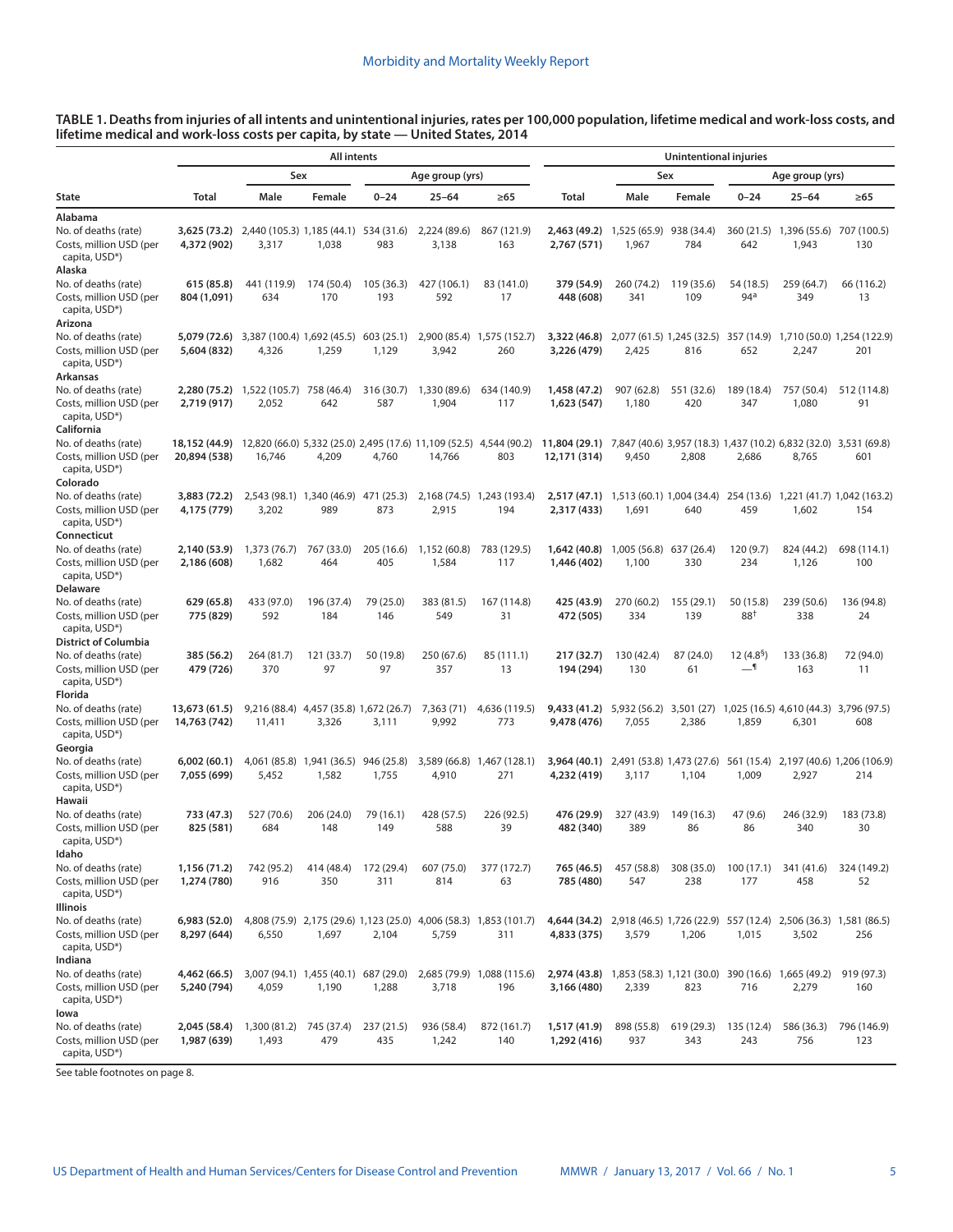**TABLE 1. (***Continued***) Deaths from injuries of all intents and unintentional injuries, rates per 100,000 population, lifetime medical and work-loss costs, and lifetime medical and work-loss costs per capita, by state — United States, 2014**

|                                                                                          | <b>All intents</b>                                      |                                     |                   |                               |                                               | Unintentional injuries            |                             |                                    |                   |                        |                                                                         |                                                                        |
|------------------------------------------------------------------------------------------|---------------------------------------------------------|-------------------------------------|-------------------|-------------------------------|-----------------------------------------------|-----------------------------------|-----------------------------|------------------------------------|-------------------|------------------------|-------------------------------------------------------------------------|------------------------------------------------------------------------|
|                                                                                          |                                                         | Sex                                 |                   |                               | Age group (yrs)                               |                                   |                             |                                    | Sex               |                        | Age group (yrs)                                                         |                                                                        |
| <b>State</b>                                                                             | Total                                                   | Male                                | Female            | $0 - 24$                      | $25 - 64$                                     | $\geq 65$                         | Total                       | Male                               | Female            | $0 - 24$               | $25 - 64$                                                               | $\geq 65$                                                              |
| Kansas                                                                                   |                                                         |                                     |                   |                               |                                               |                                   |                             |                                    |                   |                        |                                                                         |                                                                        |
| No. of deaths (rate)<br>Costs, million USD (per<br>capita, USD*)                         | 1,987 (65.2)<br>2,223 (765)                             | 1,292 (89.8)<br>1,697               | 695 (41.7)<br>505 | 266 (24.7)<br>491             | 1,046 (71.2)<br>1,438                         | 675 (154)<br>115                  | 1,377 (44.1)<br>1,367 (471) | 829 (57.4)<br>1,004                | 548 (31.5)<br>339 | 157 (14.6)<br>284      | 634 (42.7)<br>855                                                       | 586 (132.3)<br>97                                                      |
| Kentucky<br>No. of deaths (rate)<br>Costs, million USD (per<br>capita, USD*)             | 3,634 (80.7)<br>4,296 (973)                             | 2,466 (114.5) 1,168 (48.8)<br>3,300 | 1,010             | 427 (27.8)<br>767             | 2,343 (102.7)<br>3,314                        | 864 (138.4)<br>164                | 2,622 (58.3)<br>2,966 (672) | 1,677 (78.8)<br>2,196              | 945 (39.1)<br>775 | 296 (19.3)<br>523      | 1,616(71)<br>2,293                                                      | 710 (114.9)<br>131                                                     |
| Louisiana<br>No. of deaths (rate)<br>Costs, million USD (per<br>capita, USD*)            | 3,654 (77.5)<br>4,839 (1,041)                           | 2,576 (113.8) 1,078 (43.7)<br>3,805 | 1,008             | 659 (39.6)<br>1,233           | 2,334 (95.9)<br>3,430                         | 659 (107.8)<br>127                | 2,344 (49.6)<br>2,855 (614) | 1,584 (70.5)<br>2,203              | 760 (30.4)<br>666 | 381 (22.9)<br>685      | 1,440 (58.9)<br>2,045                                                   | 522 (86.1)<br>97                                                       |
| Maine<br>No. of deaths (rate)<br>Costs, million USD (per<br>capita, USD*)                | 952 (65.0)<br>960 (722)                                 | 633 (93.4)<br>736                   | 319 (38.5)<br>215 | 105(26.5)<br>200 <sup>a</sup> | 492 (71.3)<br>649                             | 354 (146.8)<br>60                 | 690 (45.9)<br>626 (470)     | 429 (63.1)<br>467                  | 261 (30.0)<br>152 | 63 (15.9)<br>$117^{+}$ | 320 (46.7)<br>423                                                       | 306 (126.7)<br>50                                                      |
| Maryland<br>No. of deaths (rate)<br>Costs, million USD (per<br>capita, USD*)             | 3,482 (56.1)<br>4,233 (708)                             | 2,426 (83.7) 1,056 (31.0)<br>3,376  | 838               | 462 (22.6)<br>888             | 2,129 (65.9)<br>3,049                         | 891 (109.3)<br>149                | 1,674 (26.4)<br>1,560 (261) | 1,046 (36.9)<br>1,183              | 628 (17.3)<br>363 | 183(9)<br>340          | 772 (23.3)<br>1,039                                                     | 719 (88.3)<br>114                                                      |
| <b>Massachusetts</b><br>No. of deaths (rate)<br>Costs, million USD (per<br>capita, USD*) | 3,452 (47.4)<br>3,707 (550)                             | 2,361 (70.4) 1,091 (26.4)<br>3,032  | 711               | 335 (13.8)<br>648             | 2,132 (59.4)<br>2,936                         | 984 (92.1)<br>158                 | 2,692 (36.8)<br>2,508 (372) | 1,767 (53.2) 925 (21.9)<br>2,059   | 503               | 230 (9.4)<br>444       | 1,577 (44.3)<br>2,143                                                   | 884 (82.4)<br>138                                                      |
| Michigan                                                                                 |                                                         |                                     |                   |                               |                                               |                                   |                             |                                    |                   |                        |                                                                         |                                                                        |
| No. of deaths (rate)<br>Costs, million USD (per<br>capita, USD*)                         | 6,652 (63.8)<br>7,539 (761)                             | 4,392 (89.2) 2,260 (39.9)<br>5,766  | 1,749             | 967 (27.6)<br>1,780           | 5,194                                         | 3,807 (74.2) 1,878 (122.5)<br>322 | 4,422 (41.5)<br>4,338 (438) | 3,168                              | 1,172             | 943                    | 3,014                                                                   | 2,714 (55.0) 1,708 (28.9) 532 (15.4) 2,283 (43.9) 1,607 (104.6)<br>264 |
| Minnesota                                                                                |                                                         |                                     |                   |                               |                                               |                                   |                             |                                    |                   | 197 (10.7)             |                                                                         | 1,300 (155.9)                                                          |
| No. of deaths (rate)<br>Costs, million USD (per<br>capita, USD*)                         | 3,226 (54.3)<br>3,041 (557)                             | 1,956 (71.6) 1,270 (37.4)<br>2,227  | 771               | 361 (19.6)<br>670             | 1,953                                         | 1,465 (50.0) 1,400 (168.8)<br>210 | 2,385 (39.2)<br>1,855 (340) | 1,327 (49.0) 1,058 (29.8)<br>1,296 | 526               | 358                    | 888 (30.3)<br>1,137                                                     | 190                                                                    |
| Mississippi<br>No. of deaths (rate)<br>Costs, million USD (per<br>capita, USD*)          | 2,477 (81.8)<br>2,872 (959)                             | 1,702 (120.0)<br>2,306              | 775 (47.4)<br>601 | 443 (40.7)<br>807             | 1,421 (93.4)<br>1,963                         | 612 (149)<br>110                  | 1,712 (56.2)<br>1,816 (607) | 1,085 (77.0)<br>1,379              | 627 (37.8)<br>447 | 288 (26.9)<br>512      | 903 (58.7)<br>1,215                                                     | 520 (127.4)<br>92                                                      |
| Missouri<br>No. of deaths (rate)<br>Costs, million USD (per<br>capita, USD*)             | 4,672 (74.1)<br>5,371 (886)                             | 3,142 (105.9) 1,530 (43.9)<br>4,213 | 1,159             | 675 (32.2)<br>1,249           | 3,767                                         | 2,658 (85.7) 1,339 (143.6)<br>230 | 3,110 (48.5)<br>3,203 (528) | 1,911 (64.3) 1,199 (33.4)<br>2,379 | 830               | 407 (19.6)<br>731      | 2,185                                                                   | 1,585 (50.9) 1,118 (119.7)<br>186                                      |
| Montana                                                                                  |                                                         |                                     |                   |                               |                                               |                                   |                             |                                    |                   |                        |                                                                         |                                                                        |
| No. of deaths (rate)<br>Costs, million USD (per<br>capita, USD*)<br>Nebraska             | 902 (83.1)<br>973 (950)                                 | 586 (110.5)<br>729                  | 316 (56.2)<br>239 | 121 (34.9)<br>219             | 475 (91.4)<br>653                             | 306 (183.8)<br>55                 | 581 (52.6)<br>579 (566)     | 343 (64.8)<br>411                  | 238 (40.5)<br>160 | 75 (21.8)<br>133       | 253 (49.1)<br>359                                                       | 253 (153.3)<br>44                                                      |
| No. of deaths (rate)<br>Costs, million USD (per<br>capita, USD*)<br>Nevada               | 1,116 (56.0)<br>1,139 (605)                             | 752 (80.6)<br>913                   | 364 (32.9)<br>245 | 161 (23.7)<br>296             | 563 (58.9)<br>754                             | 392 (134.7)<br>61                 | 781 (38.2)<br>697 (370)     | 492 (52.8)<br>543                  | 289 (24.7)<br>169 | 95 (13.9)<br>172       | 338 (35.1)<br>446                                                       | 348 (118.5)<br>52                                                      |
| No. of deaths (rate)<br>Costs, million USD (per<br>capita, USD <sup>*</sup> )            | 1,948 (67.0)<br>2,294 (808)                             | 1,359 (94.6)<br>1,781               | 589 (39.7)<br>534 | 251 (26.6)<br>464             | 1251 (81.2)<br>1,665                          | 446 (121.7)<br>85                 | 1,166(40.1)<br>1,319 (465)  | 750 (52.1)<br>975                  | 416(28.1)<br>359  | 144 (15.3)<br>265      | 722 (46.4)<br>949                                                       | 300 (83.6)<br>54                                                       |
| New Hampshire                                                                            |                                                         |                                     |                   |                               |                                               |                                   |                             |                                    |                   |                        |                                                                         |                                                                        |
| No. of deaths (rate)<br>Costs, million USD (per<br>capita, USD*)                         | 1,001 (70.8)<br>1,022 (771)                             | 645 (97.9)<br>800                   | 356 (44.6)<br>226 | 92 (20.1)<br>174              | 584 (84.9)<br>798                             | 325 (154.8)<br>55                 | 716 (50.4)<br>664 (500)     | 435 (67.2)<br>515                  | 281 (34.2)<br>156 | 56 (12.1)<br>104       | 376 (55.7)<br>522                                                       | 284 (135.6)<br>46                                                      |
| <b>New Jersey</b><br>No. of deaths (rate)<br>Costs, million USD (per<br>capita, USD*)    | 4,210 (44.4)<br>4,765 (533)                             | 2,881 (65.2) 1,329 (25.4)<br>3,806  | 961               | 555 (18.8)<br>1,074           | 2,454 (51.1) 1,200 (88.4)<br>3,465            | 201                               | 2,970 (30.8)<br>2,991 (335) | 2,368                              | 657               | 607                    | 1,935 (43.9) 1,035 (19.1) 319 (10.8) 1,597 (33.1) 1,053 (77.2)<br>2,238 | 171                                                                    |
| <b>New Mexico</b><br>No. of deaths (rate)<br>Costs, million USD (per<br>capita, USD*)    | 2,163 (101.9) 1,443 (141.1) 720 (63.7)<br>2,573 (1,233) | 1,965                               | 603               | 542                           | 291 (38.5) 1,303 (124.7) 569 (185.9)<br>1,844 | 101                               | 1,534 (71.9)<br>1,659 (796) | 958 (94.3)<br>1,214                | 576 (49.9)<br>445 | 173 (22.8)<br>315      | 899 (85.7)<br>1,250                                                     | 462 (152.4)<br>79                                                      |

See table footnotes on page 8.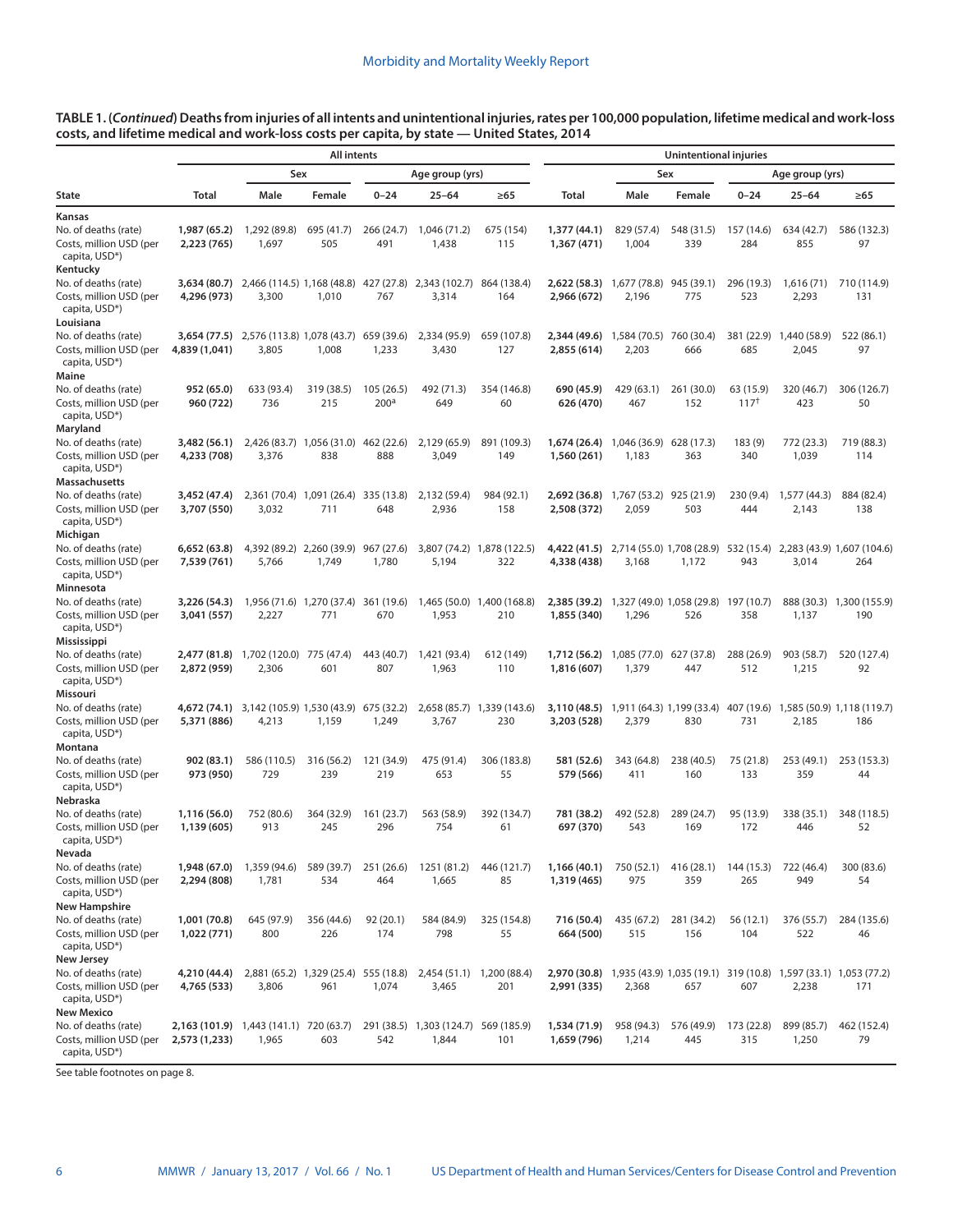**TABLE 1. (***Continued***) Deaths from injuries of all intents and unintentional injuries, rates per 100,000 population, lifetime medical and work-loss costs, and lifetime medical and work-loss costs per capita, by state — United States, 2014**

|                                                                                               |                               | <b>All intents</b>                                |                       |                        |                                                              |                                                                          | Unintentional injuries       |                                  |                                    |                             |                                                                           |                                                                        |
|-----------------------------------------------------------------------------------------------|-------------------------------|---------------------------------------------------|-----------------------|------------------------|--------------------------------------------------------------|--------------------------------------------------------------------------|------------------------------|----------------------------------|------------------------------------|-----------------------------|---------------------------------------------------------------------------|------------------------------------------------------------------------|
|                                                                                               |                               | Sex<br>Age group (yrs)                            |                       |                        |                                                              |                                                                          | Sex                          |                                  |                                    |                             | Age group (yrs)                                                           |                                                                        |
| <b>State</b>                                                                                  | Total                         | Male                                              | Female                | $0 - 24$               | 25-64                                                        | $\geq 65$                                                                | Total                        | Male                             | Female                             | $0 - 24$                    | $25 - 64$                                                                 | $\geq 65$                                                              |
| New York                                                                                      |                               |                                                   |                       |                        |                                                              |                                                                          |                              |                                  |                                    |                             |                                                                           |                                                                        |
| No. of deaths (rate)<br>Costs, million USD (per<br>capita, USD*)                              | 8,585 (40.2)<br>9,689 (491)   | 7,594                                             | 1,987                 | 1,987                  | 5,801 (58.9) 2,784 (23.1) 1,046 (15.1) 4,934 (45.9)<br>6,858 | 2,600 (87.1)<br>436                                                      | 5,945 (27.5)<br>5,772 (292)  | 4,443                            | 3,799 (38.8) 2,146 (17.2)<br>1,302 | 587 (8.5)<br>1,095          | 3,095 (28.7) 2,259 (75.5)<br>4,158                                        | 363                                                                    |
| <b>North Carolina</b><br>No. of deaths (rate)<br>Costs, million USD (per<br>capita, USD*)     | 6,541(63.7)<br>7,310 (735)    | 4,358 (90.8)<br>5,674                             | 2,183 (39.2)<br>1,607 | 890 (25.6)<br>1,681    | 3,709 (71.0)<br>5,148                                        | 1,940 (140.2)<br>334                                                     | 4,558 (44.3)<br>4,620 (465)  | 3,517                            | 2,881 (60.9) 1,677 (29.5)<br>1,093 | 552 (16.0)<br>1,021         | 3,255                                                                     | 2,378 (45.4) 1,626 (118.7)<br>270                                      |
| <b>North Dakota</b><br>No. of deaths (rate)<br>Costs, million USD (per<br>capita, USD*)       | 514 (64.1)<br>545 (737)       | 353 (89.5)<br>447                                 | 161 (38.6)<br>100     | 82 (27.0)<br>$158^{+}$ | 258 (68.6)<br>367                                            | 174 (149.1)<br>30                                                        | 349 (42.8)<br>312 (422)      | 219 (56.8)<br>245                | 130 (29.4)<br>69                   | 44 (14.6)<br>$82^{+}$       | 146 (39.3)<br>205                                                         | 159 (135.8)<br>26                                                      |
| Ohio<br>No. of deaths (rate)<br>Costs, million USD (per<br>capita, USD*)                      | 8,366 (69.4)<br>9,370 (808)   | 5,541 (97.9) 2,825 (42.9)<br>7,217                | 2,143                 | 984 (24.8)<br>1,820    | 7,038                                                        | 5,062 (85.5) 2,320 (128.0)<br>403                                        | 6,178 (50.6)<br>6,200 (535)  | 4,607                            | 3,828 (68.0) 2,350 (34.6)<br>1,609 | 576 (14.5)<br>1,041         | 4,874                                                                     | 3,595 (60.6) 2,007 (110.6)<br>338                                      |
| Oklahoma<br>No. of deaths (rate)<br>Costs, million USD (per<br>capita, USD*)                  | 3,522 (88.8)<br>4,035 (1,040) | 2,277 (119.9) 1,245 (59.6)<br>3,024               | 981                   | 485 (34.6)<br>893      | 2,069 (104.3)<br>2,841                                       | 968 (176.8)<br>171                                                       | 2,421 (60.3)<br>2,508 (647)  | 1,465 (77.3) 956 (44.5)<br>1,812 | 686                                | 283 (20.3)<br>511           | 1,308 (65.0)<br>1,747                                                     | 830 (152.5)<br>141                                                     |
| Oregon<br>No. of deaths (rate)<br>Costs, million USD (per<br>capita, USD*)                    | 2,773 (64.1)<br>2,704 (681)   | 1,805 (88.6)<br>2,075                             | 968 (40.8)<br>624     | 286 (22.1)<br>530      | 1,477 (69.0)<br>1,932                                        | 1,010 (161.8)<br>159                                                     | 1,803 (40.8)<br>1,504 (379)  | 1,072 (52.7) 731 (29.5)<br>1,111 | 383                                | 156 (12.1)<br>285           | 826 (38.3)<br>1,068                                                       | 821 (131.8)<br>122                                                     |
| Pennsylvania<br>No. of deaths (rate)<br>Costs, million USD (per<br>capita, USD*)              | 9,224 (66.1)<br>10,089 (789)  | 7,874                                             | 2,229                 | 2,085                  | 7,225                                                        | 6,111 (94.1) 3,113 (40.0) 1,102 (25.4) 5,245 (78.8) 2,875 (127.4)<br>477 | 6,640 (46.6)<br>6,420 (502)  | 4,820                            | 4,091 (63.0) 2,549 (31.5)<br>1,633 | 1,256                       | 683 (15.8) 3,454 (52.1) 2,503 (109.7)<br>4,687                            | 404                                                                    |
| <b>Rhode Island</b><br>No. of deaths (rate)<br>Costs, million USD (per<br>capita, USD*)       | 748 (62.8)<br>771 (731)       | 475 (88.8)<br>576                                 | 273 (40.0)<br>179     | 59 (15.2)<br>113       | 422 (75.6)<br>578                                            | 267 (143.4)<br>41                                                        | 592 (49.0)<br>526 (498)      | 360 (67.9)<br>387                | 232 (32.7)<br>134                  | 33 (8.6)<br>$62^{+}$        | 316 (57.0)<br>420                                                         | 243 (129.3)<br>36                                                      |
| <b>South Carolina</b><br>No. of deaths (rate)<br>Costs, million USD (per<br>capita, USD*)     | 3,608 (72.0)<br>4,279 (885)   | 2,422 (103.1) 1,186 (44.0)<br>3,309               | 962                   | 564 (33.8)<br>1,054    | 2,111 (83.4)<br>2,925                                        | 933 (132.2)<br>169                                                       | 2,436 (48.2)<br>2,693 (557)  | 1,519 (65.0)<br>1,984            | 917 (33.4)<br>695                  | 334 (20.3)<br>615           | 1,333 (52.1)<br>1,821                                                     | 769 (110.0)<br>136                                                     |
| South Dakota<br>No. of deaths (rate)<br>Costs, million USD (per<br>capita, USD*)              | 642 (71.1)<br>687 (805)       | 415 (97.4)<br>505                                 | 227 (45.9)<br>172     | 110 (35.9)<br>197      | 320 (75.8)<br>448                                            | 212 (149.9)<br>35                                                        | 462 (49.2)<br>422 (495)      | 282 (65.6)<br>302                | 180 (34.3)<br>111                  | 67(22.1)<br>$119^{+}$       | 195 (45.6)<br>270                                                         | 200 (139.9)<br>31                                                      |
| <b>Tennessee</b><br>No. of deaths (rate)<br>Costs, million USD (per<br>capita, USD*)<br>Texas | 5,237 (77.4)<br>5,947 (908)   | 3,489 (110.5) 1,748 (47.2)<br>4,556               | 1,396                 | 631 (27.9)<br>1,162    | 4,262                                                        | 3,093 (90.2) 1,512 (163.1)<br>273                                        | 3,781 (55.5)<br>3,900 (595)  | 2,871                            | 2,361 (75.3) 1,420 (37.6)<br>1,030 | 361 (16.0)<br>650           | 2,116 (61.4) 1,304 (141.7)<br>2,843                                       | 228                                                                    |
| No. of deaths (rate)<br>Costs, million USD (per<br>capita, USD*)<br>Utah                      | 14,652 (55.6)<br>17,522 (650) | 10,164 (79.8) 4,488 (32.8) 2,454 (24.4)<br>13,869 | 3,740                 | 4,549                  | 12,340                                                       | 8,777 (62.2) 3,419 (115.9)<br>615                                        | 9,723 (37.2)<br>10,648 (395) | 8,237                            | 2,512                              | 2,720                       | 6,398 (51.2) 3,325 (24.2) 1,498 (14.9) 5,434 (38.3) 2,789 (95.4)<br>7,485 | 486                                                                    |
| No. of deaths (rate)<br>Costs, million USD (per<br>capita, USD*)                              | 1,924 (73.0)<br>2,362 (803)   | 1,265 (97.1) 659 (49.7)<br>1,794                  | 564                   | 525                    | 286 (23.5) 1,190 (85.7)<br>1,726                             | 446 (158.9)<br>78                                                        | 1,167 (45.3)<br>1,251 (425)  | 726 (57.5)<br>937                | 441 (33.5)<br>315                  | 141 (11.5)<br>250           | 662 (47.6)<br>942                                                         | 364 (130.0)<br>61                                                      |
| Vermont<br>No. of deaths (rate)<br>Costs, million USD (per<br>capita, USD*)                   | 478 (68.2)<br>406 (648)       | 291 (91.0)<br>314                                 | 187 (45.4)<br>88      | 54 (24.6)<br>$102^{+}$ | 208 (64.2)<br>265                                            | 216 (207.0)<br>32                                                        | 322 (44.4)<br>228 (365)      | 168 (53.3)<br>161                | 154 (34.9)<br>62                   | 25 (10.9)<br>$46^{\dagger}$ | 112 (34.5)<br>140                                                         | 185 (179.2)<br>27                                                      |
| Virginia<br>No. of deaths (rate)<br>Costs, million USD (per<br>capita, USD*)                  | 4,701 (54.7)<br>5,166 (620)   | 3,141 (77.2) 1,560 (33.7) 634 (21.9)<br>3,996     | 1,128                 | 1,196                  | 3,655                                                        | 2,618 (57.9) 1,449 (132.9)<br>244                                        | 3,147 (36.7)<br>3,004 (361)  | 2,265                            | 720                                | 671                         | 2,163                                                                     | 1,962 (49.2) 1,185 (25.2) 362 (12.5) 1,577 (34.9) 1,208 (111.6)<br>194 |
| Washington<br>No. of deaths (rate)<br>Costs, million USD (per<br>capita, USD*)                | 4,428 (59.6)<br>4,600 (651)   | 2,909 (81.9) 1,519 (38.2) 530 (22.0)<br>3,550     | 1,052                 | 1,004                  | 3,262                                                        | 2,446 (63.3) 1,451 (149.5)<br>240                                        | 2,997 (39.9)<br>2,727 (386)  | 2,020                            | 708                                | 564                         | 1,873                                                                     | 1,821 (51.8) 1,176 (28.8) 304 (12.6) 1,451 (37.0) 1,242 (128.6)<br>197 |
|                                                                                               |                               |                                                   |                       |                        |                                                              |                                                                          |                              |                                  |                                    |                             |                                                                           |                                                                        |

See table footnotes on page 8.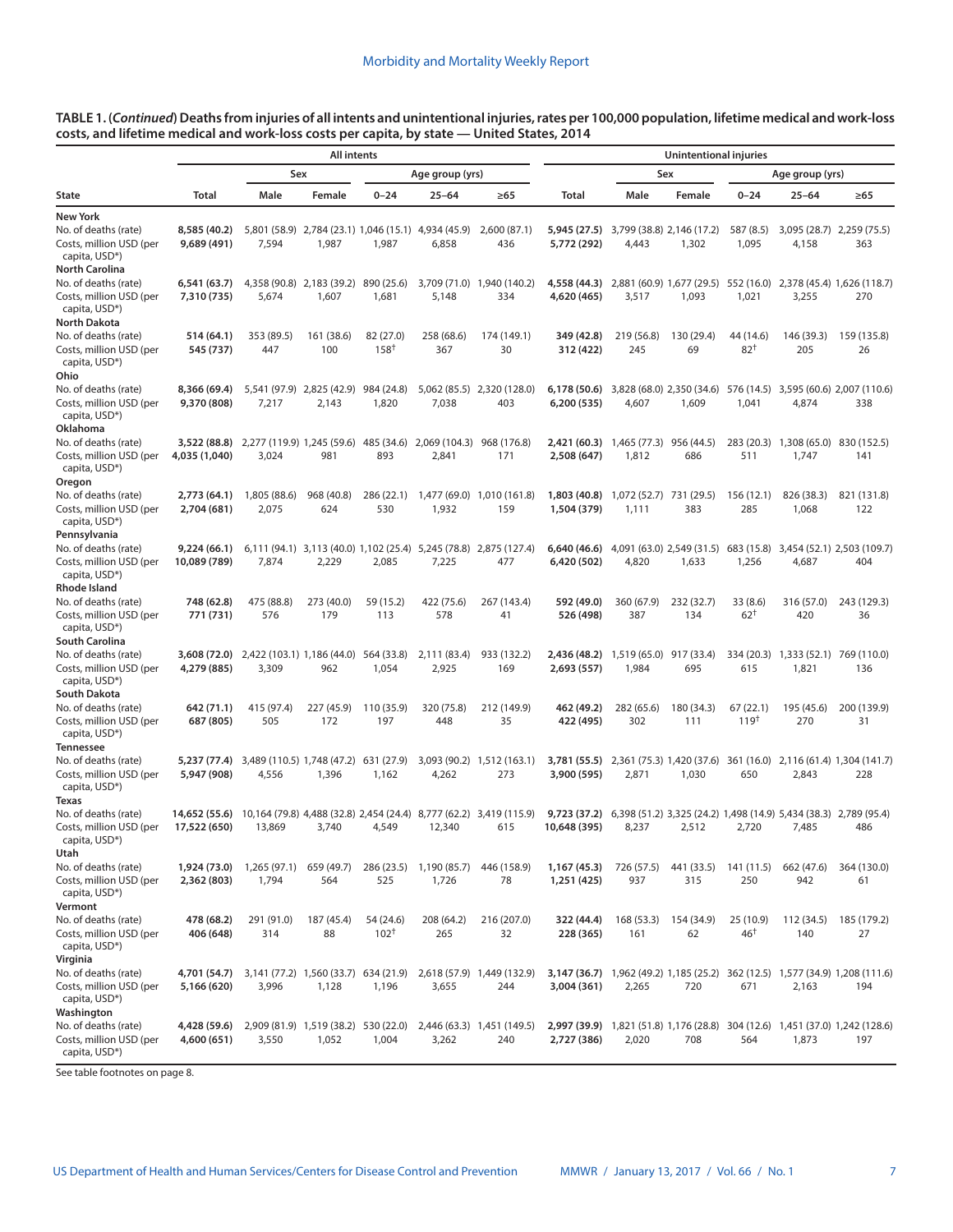**TABLE 1. (***Continued***) Deaths from injuries of all intents and unintentional injuries, rates per 100,000 population, lifetime medical and work-loss costs, and lifetime medical and work-loss costs per capita, by state — United States, 2014**

|                                          |               | <b>All intents</b> |            |            |                 |               | <b>Unintentional injuries</b> |            |                           |                 |                 |                           |
|------------------------------------------|---------------|--------------------|------------|------------|-----------------|---------------|-------------------------------|------------|---------------------------|-----------------|-----------------|---------------------------|
|                                          |               | Sex                |            |            | Age group (yrs) |               |                               |            | Sex                       |                 | Age group (yrs) |                           |
| <b>State</b>                             | Total         | Male               | Female     | $0 - 24$   | $25 - 64$       | $\geq 65$     | <b>Total</b>                  | Male       | Female                    | $0 - 24$        | $25 - 64$       | $\geq 65$                 |
| <b>West Virginia</b>                     |               |                    |            |            |                 |               |                               |            |                           |                 |                 |                           |
| No. of deaths (rate)                     | 1,897 (98.0)  | ,253 (134.8)       | 644 (62.6) | 201 (33.9) | 1,170 (125.0)   | 526 (166.2)   | 1,380 (71.1)                  | 874 (95.2) | 506 (47.9)                | 122 (20.6)      | 818 (88.5)      | 440 (140.5)               |
| Costs, million USD (per<br>capita, USD*) | 2,149 (1,162) | 1,599              | 530        | 369        | 1,618           | 94            | 1,507 (815)                   | 1.099      | 393                       | 225             | 1,133           | 77                        |
| Wisconsin                                |               |                    |            |            |                 |               |                               |            |                           |                 |                 |                           |
| No. of deaths (rate)                     | 4,032 (64.2)  | 2.463(85.0)        | .569(43.7) | 480 (24.1) | .965 (64.8)     | 1,587 (174.2) | 3,015 (46.7)                  |            | 1,696 (58.4) 1,319 (35.1) | 275 (13.8)      |                 | (159.6) 1,461 (279 (41.6) |
| Costs, million USD (per<br>capita, USD*) | 3,934 (683)   | 2,895              | 967        | 906        | 2,617           | 229           | 2,499 (434)                   | 1.765      | 700                       | 508             | 1,665           | 203                       |
| Wyoming                                  |               |                    |            |            |                 |               |                               |            |                           |                 |                 |                           |
| No. of deaths (rate)                     | 514 (86.6)    | 355 (119.2)        | 159 (52.2) | 81 (39.6)  | 322 (105.3)     | 111 (141.4)   | 361 (60.2)                    | 234 (78.4) | 127 (40.8)                | 46 (22.3)       | 225 (72.4)      | 90 (116.0)                |
| Costs, million USD (per<br>capita, USD*) | 581 (995)     | 454                | 134        | $149^{+}$  | 415             | 21            | 384 (658)                     | 286        | 103                       | 83 <sup>†</sup> | 291             | 17                        |

\* Costs per capita calculated only for totals.

† Average medical cost was statistically unstable; however, it accounted for less than 1% of combined average cost.

§ Rates based on  $\leq$ 20 deaths might be unstable.

¶ Both average medical cost and average work loss cost were statistically unstable.

|                                                  | TABLE 2. Suicide and homicide deaths, rates per 100,000 population, lifetime medical and work-loss costs, and lifetime medical and work-loss |
|--------------------------------------------------|----------------------------------------------------------------------------------------------------------------------------------------------|
| costs per capita, by state - United States, 2014 |                                                                                                                                              |

|                                       |                        | <b>Suicides</b>  |           | <b>Homicides</b> |            |                 |  |
|---------------------------------------|------------------------|------------------|-----------|------------------|------------|-----------------|--|
|                                       |                        | Sex              |           |                  | Sex        |                 |  |
| <b>State</b>                          | <b>Total</b>           | Male             | Female    | <b>Total</b>     | Male       | Female          |  |
| <b>Alabama</b>                        |                        |                  |           |                  |            |                 |  |
| No. deaths (rate)                     | 715 (14.5)             | 569 (24.3)       | 146(5.6)  | 374 (8.0)        | 304 (13.4) | 70(2.8)         |  |
| Costs, million USD (per capita, USD*) | 897 (185)              | 755              | 143       | 606 (125)        | 532        | 76 <sup>†</sup> |  |
| <b>Alaska</b>                         |                        |                  |           |                  |            |                 |  |
| No. deaths (rate)                     | 167 (22.0)             | 138 (34.8)       | 29(7.9)   | 37(4.7)          | 22(5.3)    | 15(4.1)         |  |
| Costs, million USD (per capita, USD*) | 249 <sup>†</sup> (338) | 220 <sup>†</sup> | $32^{+}$  | $61^+(83)$       | $38^{+}$   | $-$ **          |  |
| Arizona                               |                        |                  |           |                  |            |                 |  |
| No. deaths (rate)                     | 1,244 (18.0)           | 945 (27.7)       | 299 (8.7) | 322 (5.0)        | 249(7.7)   | 73(2.2)         |  |
| Costs, million USD (per capita, USD*) | 1,528 (227)            | 1,222            | 293       | 538 (80)         | 448        | 82 <sup>†</sup> |  |
| <b>Arkansas</b>                       |                        |                  |           |                  |            |                 |  |
| No. deaths (rate)                     | 515 (17.2)             | 406 (27.9)       | 109(7.2)  | 217(7.6)         | 158 (11.3) | 59(4.1)         |  |
| Costs, million USD (per capita, USD*) | 671 (226)              | 550              | $119^{+}$ | 323 (109)        | 258        | $62^{+}$        |  |
| California                            |                        |                  |           |                  |            |                 |  |
| No. deaths (rate)                     | 4,214 (10.5)           | 3,234 (16.7)     | 980 (4.7) | 1,813(4.6)       | 1,514(7.6) | 299(1.5)        |  |
| Costs, million USD (per capita, USD*) | 4,927 (127)            | 3,986            | 933       | 3,103 (80)       | 2,794      | 337             |  |
| Colorado                              |                        |                  |           |                  |            |                 |  |
| No. deaths (rate)                     | 1,083 (19.8)           | 843 (31.3)       | 240 (8.7) | 177(3.3)         | 124(4.5)   | 53(2.1)         |  |
| Costs, million USD (per capita, USD*) | 1,421 (265)            | 1,174            | 252       | 282 (53)         | 215        | 58 <sup>†</sup> |  |
| Connecticut                           |                        |                  |           |                  |            |                 |  |
| No. deaths (rate)                     | 379 (9.7)              | 276 (14.8)       | 103(5.1)  | 99(2.8)          | 75(4.3)    | 24(1.3)         |  |
| Costs, million USD (per capita, USD*) | 475 (132)              | 368              | 98†       | 170 (47)         | 142        | $25^+$          |  |
| <b>Delaware</b>                       |                        |                  |           |                  |            |                 |  |
| No. deaths (rate)                     | 126 (13.2)             | 100(22.3)        | 26(5.3)   | 57(6.5)          | 47 (10.9)  | 10(2.2)         |  |
| Costs, million USD (per capita, USD*) | $168†$ (179)           | $140^{+}$        | —**       | 98 (105)         | $87+$      | $-$ **          |  |
| <b>District of Columbia</b>           |                        |                  |           |                  |            |                 |  |
| No. deaths (rate)                     | 52(7.7)                | 39 (12.3)        | 13(4.0)   | 97 (13.2)        | 79 (22.3)  | 18(4.8)         |  |
| Costs, million USD (per capita, USD*) | $73^{\dagger}$ (110)   | 59 <sup>†</sup>  | $-$ **    | 180 (273)        | 152        | $-$ **          |  |
| <b>Florida</b>                        |                        |                  |           |                  |            |                 |  |
| No. deaths (rate)                     | 3,035 (13.8)           | 2,328 (21.9)     | 707 (6.3) | 1,158(6.2)       | 915 (9.8)  | 243(2.5)        |  |
| Costs, million USD (per capita, USD*) | 3,332 (167)            | 2,701            | 624       | 1,852 (93)       | 1,584      | 282             |  |
| Georgia                               |                        |                  |           |                  |            |                 |  |
| No. deaths (rate)                     | 1,294 (12.6)           | 998 (20.6)       | 296(5.6)  | 658 (6.5)        | 518 (10.2) | 140(2.8)        |  |
| Costs, million USD (per capita, USD*) | 1,622 (161)            | 1,323            | 292       | 1,087 (108)      | 933        | 155             |  |

See table footnotes on page 11.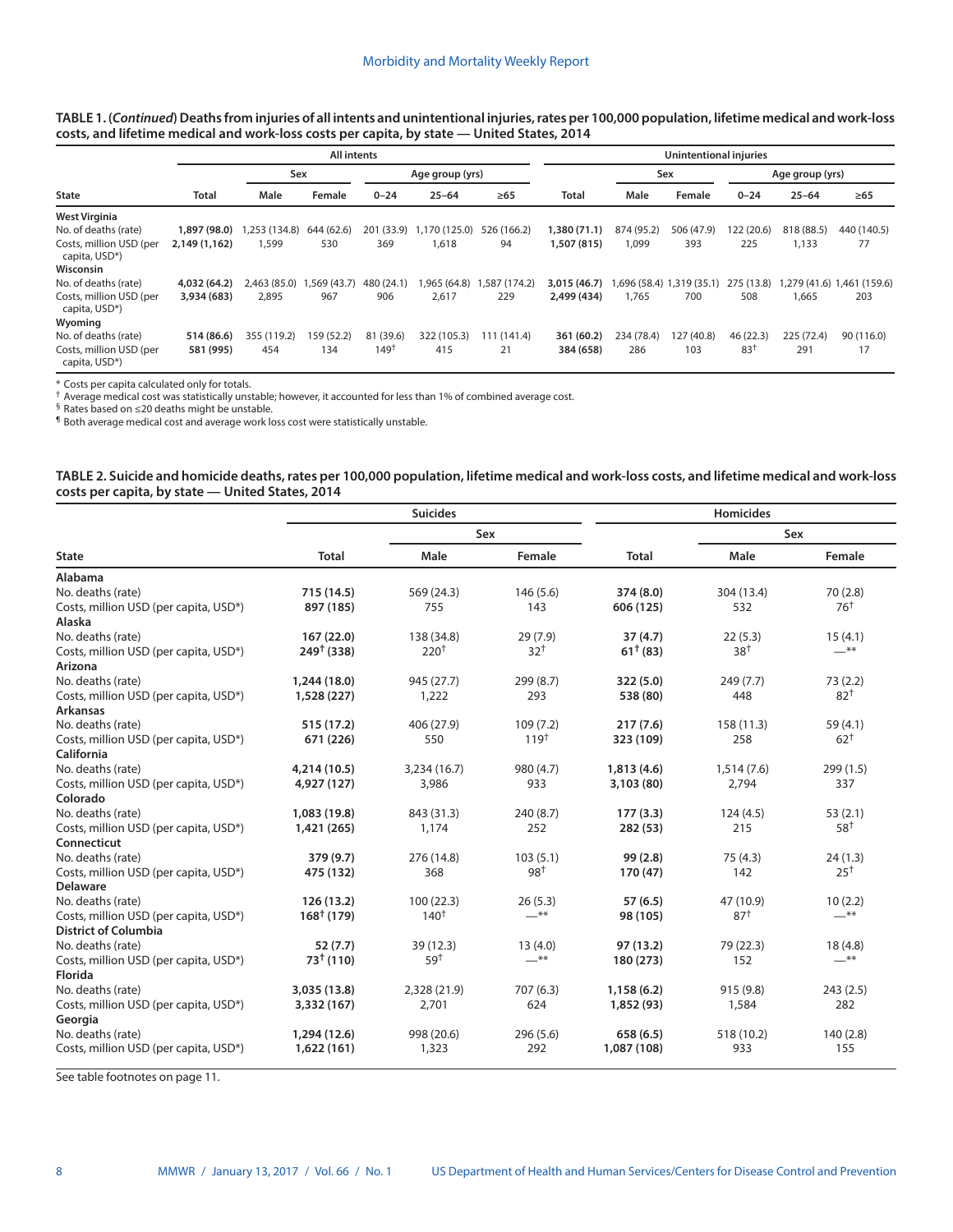**TABLE 2. (***Continued***) Suicide and homicide deaths, rates per 100,000 population, lifetime medical and work-loss costs, and lifetime medical and work-loss costs per capita, by state — United States, 2014**  $\overline{a}$ 

|                                       |                       | <b>Suicides</b>  |                 | Homicides                |                 |                 |  |
|---------------------------------------|-----------------------|------------------|-----------------|--------------------------|-----------------|-----------------|--|
|                                       |                       | Sex              |                 |                          | Sex             |                 |  |
| <b>State</b>                          | <b>Total</b>          | Male             | Female          | <b>Total</b>             | Male            | Female          |  |
| Hawaii                                |                       |                  |                 |                          |                 |                 |  |
| No. deaths (rate)                     | 204 (13.6)            | 163 (21.5)       | 41 (5.4)        | 30(2.3)                  | 21 (3.0)        | $^{++}$         |  |
| Costs, million USD (per capita, USD*) | 283 (199)             | 243              | $43^+$          | 34 <sup>§</sup> (24)     | $-$ **          | $***$           |  |
| Idaho                                 |                       |                  |                 |                          |                 |                 |  |
| No. deaths (rate)                     | 320 (20.1)            | 240 (30.5)       | 80 (10.1)       | 36(2.4)                  | 22 (3.0)        | 14(1.7)         |  |
| Costs, million USD (per capita, USD*) | $391^+(239)$          | 299 <sup>†</sup> | 89 <sup>†</sup> | $49§$ (30)               | $-$ **          | $-$ **          |  |
| Illinois                              |                       |                  |                 |                          |                 |                 |  |
| No. deaths (rate)                     | 1,398 (10.4)          | 1,110 (17.1)     | 288 (4.2)       | 792 (6.2)                | 679 (10.6)      | 113(1.8)        |  |
| Costs, million USD (per capita, USD*) | 1,780 (138)           | 1,474            | 304             | 1,409 (109)              | 1,307           | 123             |  |
| Indiana                               |                       |                  |                 |                          |                 |                 |  |
| No. deaths (rate)                     | 948 (14.3)            | 756 (23.4)       | 192 (5.6)       | 364 (5.7)                | 290 (9.0)       | 74 (2.3)        |  |
| Costs, million USD (per capita, USD*) | 1,210 (183)           | 1,023            | 194             | 597 (90)                 | 515             | 86 <sup>†</sup> |  |
| lowa                                  |                       |                  |                 |                          |                 |                 |  |
| No. deaths (rate)                     | 407 (12.8)            | 327 (20.7)       | 80(5.2)         | 78 (2.5)                 | 50 (3.2)        | 28(1.8)         |  |
| Costs, million USD (per capita, USD*) | 520 (167)             | 437              | $81^+$          | 114(37)                  | 87 <sup>†</sup> | 32 <sup>5</sup> |  |
| <b>Kansas</b>                         |                       |                  |                 |                          |                 |                 |  |
| No. deaths (rate)                     | 455 (15.7)            | 356 (25.0)       | 99 (6.6)        | 104(3.6)                 | 75 (5.2)        | 29(2.1)         |  |
| Costs, million USD (per capita, USD*) | 624 (215)             | 511              | $111^+$         | 168 (58)                 | 132             | 34              |  |
| Kentucky                              |                       |                  |                 |                          |                 |                 |  |
| No. deaths (rate)                     | 727 (15.9)            | 582 (26.2)       | 145(6.2)        | 203 (4.7)                | 153(7.1)        | 50(2.3)         |  |
| Costs, million USD (per capita, USD*) | 927 (210)             | 771              | 151             | 303 (69)                 | 253             | 55†             |  |
| Louisiana                             |                       |                  |                 |                          |                 |                 |  |
| No. deaths (rate)                     | 679 (14.3)            | 506 (22.2)       | 173 (7.0)       | 538 (11.6)               | 428 (18.6)      | 110(4.7)        |  |
| Costs, million USD (per capita, USD*) | 888 (191)             | 692              | 176             | 941 (202)                | 796             | 135             |  |
| Maine                                 |                       |                  |                 |                          |                 |                 |  |
| No. deaths (rate)                     | 220 (15.7)            | 174 (25.5)       | 46 (6.7)        | 23(2.0)                  | 15(2.6)         | $-$ tt          |  |
| Costs, million USD (per capita, USD*) | $269^+(202)$          | $219^{+}$        | 49†             | $35§$ (26)               | $-$ **          | $-$ **          |  |
| Maryland                              |                       |                  |                 |                          |                 |                 |  |
| No. deaths (rate)                     | 606 (9.8)             | 470 (16.1)       | 136 (4.2)       | 387 (6.6)                | 312 (10.8)      | 75(2.4)         |  |
| Costs, million USD (per capita, USD*) | 763 (128)             | 617              | $140^{\dagger}$ | 692 (116)                | 593             | 91†             |  |
| <b>Massachusetts</b>                  |                       |                  |                 |                          |                 |                 |  |
| No. deaths (rate)                     | 596 (8.3)             | 472 (13.6)       | 124(3.4)        | 110(1.6)                 | 91 (2.7)        | 19(0.5)         |  |
| Costs, million USD (per capita, USD*) | 782 (116)             | 657              | 126             | 197 (29)                 | 176             | $24^{\dagger}$  |  |
| Michigan                              |                       |                  |                 |                          |                 |                 |  |
| No. deaths (rate)                     | 1,354 (13.2)          | 1,062 (21.3)     | 292 (5.6)       | 589 (6.2)                | 465 (9.8)       | 124(2.6)        |  |
| Costs, million USD (per capita, USD*) | 1,735 (175)           | 1,461            | 276             | 990 (100)                | 831             | 149             |  |
| Minnesota                             |                       |                  |                 |                          |                 |                 |  |
| No. deaths (rate)                     | 686 (12.2)            | 525 (18.8)       | 161(5.9)        | 101(1.9)                 | 69 (2.6)        | 32(1.2)         |  |
| Costs, million USD (per capita, USD*) | 914 (168)             | 741              | 172             | 170 (31)                 | 125             | $40^{\dagger}$  |  |
| Mississippi                           |                       |                  |                 |                          |                 |                 |  |
| No. deaths (rate)                     | 380 (12.5)            | 299 (20.8)       | 81(5.3)         | 332 (11.3)               | 277 (19.4)      | 55 (3.5)        |  |
| Costs, million USD (per capita, USD*) | 481 (161)             | 406              | 74†             | 530 (177)                | 484             | $62^{+}$        |  |
| Missouri                              |                       |                  |                 |                          |                 |                 |  |
| No. deaths (rate)                     | 1,017(16.3)           | 817 (27.2)       | 200(6.3)        | 441 (7.5)                | 357 (12.3)      | 84 (2.8)        |  |
| Costs, million USD (per capita, USD*) | 1,302 (215)           | 1,091            | 205             | 745 (123)                | 650             | 94              |  |
| Montana                               |                       |                  |                 |                          |                 |                 |  |
| No. deaths (rate)                     | 251 (23.8)            | 197 (36.8)       | 54 (11.4)       | 30(2.9)                  | 23 (4.4)        | $-$ tt          |  |
| Costs, million USD (per capita, USD*) | $302^{\dagger}$ (295) | $250^{\dagger}$  | 52†             | $40^{\dagger}$ (39)      | $-$ **          | $-$ **          |  |
| Nebraska                              |                       |                  |                 |                          |                 |                 |  |
| No. deaths (rate)                     | 251 (13.4)            | 202 (21.7)       | 49 (5.4)        | 63 (3.4)                 | 47 (5.0)        | 16(1.7)         |  |
| Costs, million USD (per capita, USD*) | 313 (166)             | 263              | $51^+$          | 108 (58)                 | 91†             | $-$ **          |  |
| Nevada                                |                       |                  |                 |                          |                 |                 |  |
| No. deaths (rate)                     | 573 (19.5)            | 449 (31.2)       | 124(8.2)        | 176(6.3)                 | 138 (9.8)       | 38(2.7)         |  |
| Costs, million USD (per capita, USD*) | 669 (236)             | 547              | $124^{+}$       | 266 (94)                 | 235             | 41 <sup>§</sup> |  |
| <b>New Hampshire</b>                  |                       |                  |                 |                          |                 |                 |  |
| No. deaths (rate)                     | 247 (17.6)            | 191 (27.5)       | 56(8.1)         | $17(1.3)$ <sup>[1]</sup> | __††            | —††             |  |
| Costs, million USD (per capita, USD*) | $302^{\dagger}$ (228) | $251^+$          | 49 <sup>†</sup> | $-$ **                   | $-$ **          | $-$ **          |  |
|                                       |                       |                  |                 |                          |                 |                 |  |

See table footnotes on page 11.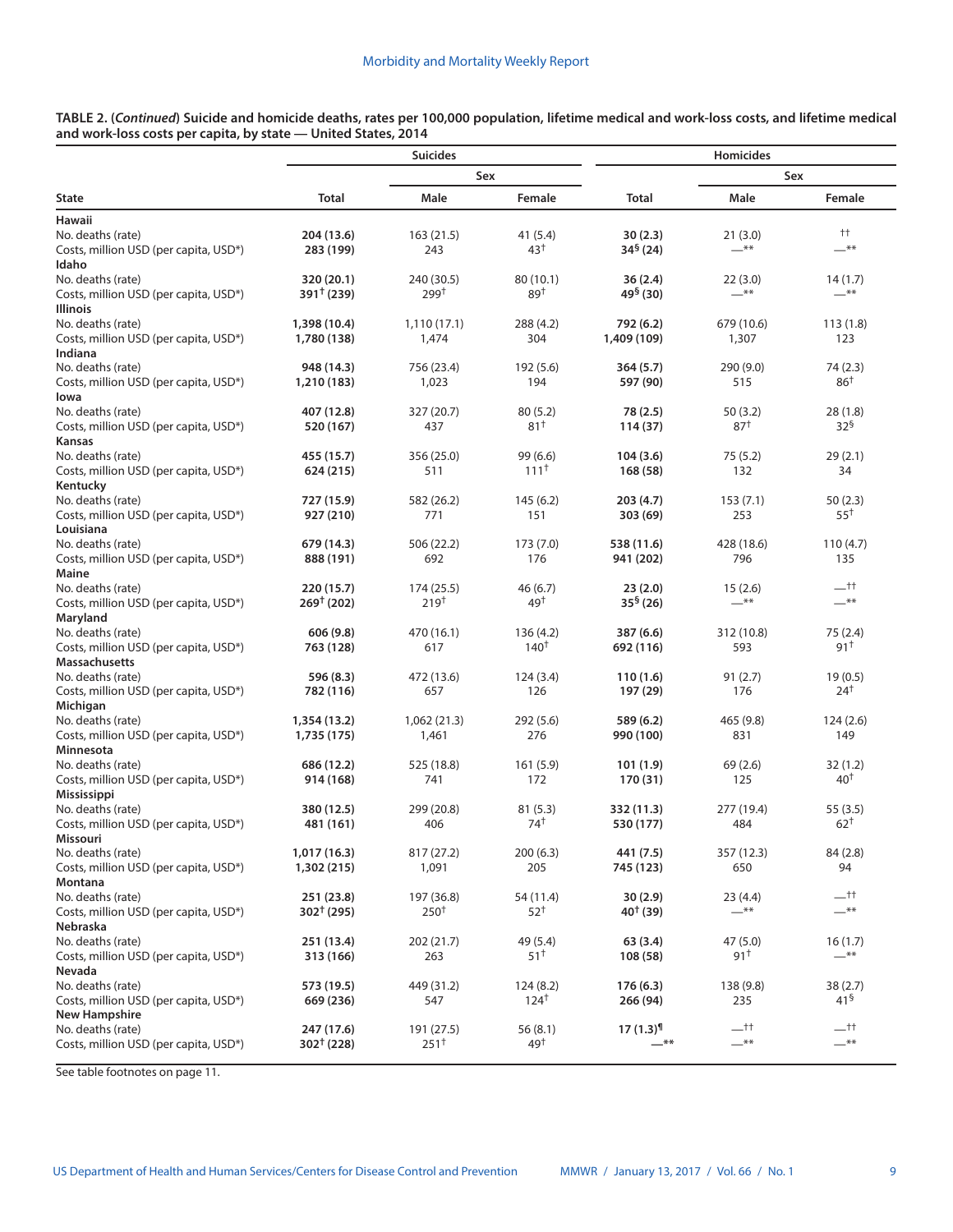**TABLE 2. (***Continued***) Suicide and homicide deaths, rates per 100,000 population, lifetime medical and work-loss costs, and lifetime medical and work-loss costs per capita, by state — United States, 2014**

|                                       |                        | <b>Suicides</b>  |                 | Homicides              |                 |                    |  |
|---------------------------------------|------------------------|------------------|-----------------|------------------------|-----------------|--------------------|--|
|                                       |                        | Sex              |                 |                        | Sex             |                    |  |
| <b>State</b>                          | Total                  | Male             | Female          | Total                  | Male            | Female             |  |
| <b>New Jersey</b>                     |                        |                  |                 |                        |                 |                    |  |
| No. deaths (rate)                     | 786 (8.3)              | 590 (12.9)       | 196 (4.1)       | 372 (4.4)              | 302(7.2)        | 70 (1.6)           |  |
| Costs, million USD (per capita, USD*) | 958 (107)              | 748              | 203             | 654 (73)               | 568             | $80+$              |  |
| <b>New Mexico</b>                     |                        |                  |                 |                        |                 |                    |  |
| No. deaths (rate)                     | 449 (21.0)             | 350 (33.4)       | 99 (9.2)        | 135(6.8)               | 106 (10.5)      | 29(2.9)            |  |
| Costs, million USD (per capita, USD*) | 594 (285)              | 501              | 98              | 218 (105)              | 183             | $32^{\frac{6}{3}}$ |  |
| <b>New York</b>                       |                        |                  |                 |                        |                 |                    |  |
| No. deaths (rate)                     | 1,700(8.1)             | 1,262 (12.5)     | 438 (4.0)       | 662(3.3)               | 536 (5.5)       | 126(1.2)           |  |
| Costs, million USD (per capita, USD*) | 2,139 (108)            | 1,674            | 435             | 1,157 (59)             | 1,010           | 147                |  |
| <b>North Carolina</b>                 |                        |                  |                 |                        |                 |                    |  |
| No. deaths (rate)                     | 1,351 (13.0)           | 984 (19.8)       | 367(6.9)        | 551 (5.6)              | 435 (8.9)       | 116(2.3)           |  |
| Costs, million USD (per capita, USD*) | 1,685 (169)            | 1,296            | 369             | 730 (73)               | 769             | 128                |  |
| <b>North Dakota</b>                   |                        |                  |                 |                        |                 |                    |  |
| No. deaths (rate)                     | 137 (17.5)             | 113 (27.8)       | 24(6.7)         | $15(2.0)$ <sup>1</sup> | 13(3.0)         | $-t$ t             |  |
| Costs, million USD (per capita, USD*) | $195^{\dagger}$ (264)  | 169 <sup>†</sup> | $-$ **          | —**                    | $-$ **          | $-$ **             |  |
| Ohio                                  |                        |                  |                 |                        |                 |                    |  |
| No. deaths (rate)                     | 1,491 (12.6)           | 1,163(20.1)      | 328 (5.7)       | 578 (5.2)              | 472 (8.4)       | 106(1.9)           |  |
| Costs, million USD (per capita, USD*) | 1,939 (167)            | 1,588            | 344             | 955 (82)               | 843             | 122                |  |
| Oklahoma                              |                        |                  |                 |                        |                 |                    |  |
| No. deaths (rate)                     | 736 (19.1)             | 561 (29.5)       | 175 (9.2)       | 250(6.5)               | 183 (9.5)       | 67(3.5)            |  |
| Costs, million USD (per capita, USD*) | 999 (258)              | 801              | 186             | 409 (105)              | 316             | 83†                |  |
| Oregon                                |                        |                  |                 |                        |                 |                    |  |
| No. deaths (rate)                     | 782 (18.7)             | 614 (30.1)       | 168(7.9)        | 99 (2.4)               | 65(3.1)         | 34 (1.7)           |  |
| Costs, million USD (per capita, USD*) | 911 (229)              | 755              | $157^+$         | 131 (33)               | $104^{+}$       | $33^{+}$           |  |
| Pennsylvania                          |                        |                  |                 |                        |                 |                    |  |
| No. deaths (rate)                     | 1,817(13.3)            | 1,440 (21.6)     | 377 (5.6)       | 620(5.1)               | 492 (8.1)       | 128(2.0)           |  |
| Costs, million USD (per capita, USD*) | 2,307 (180)            | 1,928            | 378             | 1,059 (83)             | 901             | 149                |  |
| <b>Rhode Island</b>                   |                        |                  |                 |                        |                 |                    |  |
| No. deaths (rate)                     | 113(10.0)              | 82 (14.9)        | 31(5.4)         | 27(2.5)                | 23(4.2)         | $-$ tt             |  |
| Costs, million USD (per capita, USD*) | 159 <sup>†</sup> (151) | $120^{+}$        | $ ^{\ast\ast}$  | $45^{\dagger}$ (43)    | $-$ **          | $-$ **             |  |
| <b>South Carolina</b>                 |                        |                  |                 |                        |                 |                    |  |
| No. deaths (rate)                     | 753 (15.1)             | 579 (24.4)       | 174 (6.8)       | 363(7.5)               | 286 (12.1)      | 77(3.1)            |  |
| Costs, million USD (per capita, USD*) | 953 (197)              | 785              | 170             | 587 (121)              | 503             | $84^{\dagger}$     |  |
| <b>South Dakota</b>                   |                        |                  |                 |                        |                 |                    |  |
| No. deaths (rate)                     | 141 (17.0)             | 109 (25.9)       | 32 (7.9)        | 26(3.2)                | 15(3.6)         | 11 (2.7)           |  |
| Costs, million USD (per capita, USD*) | 197 <sup>†</sup> (231) | $162^{+}$        | 37 <sup>†</sup> | <sup>**</sup>          | $-$ **          | $-$ **             |  |
| <b>Tennessee</b>                      |                        |                  |                 |                        |                 |                    |  |
| No. deaths (rate)                     | 948 (14.1)             | 746 (23.3)       | 202(5.8)        | 379 (5.9)              | 309 (9.6)       | 70(2.2)            |  |
| Costs, million USD (per capita, USD*) | 1,241 (189)            | 1,032            | 214             | 595 (91)               | 523             | $82^{+}$           |  |
| <b>Texas</b>                          |                        |                  |                 |                        |                 |                    |  |
| No. deaths (rate)                     | 3,254 (12.2)           | 2,528 (19.5)     | 726 (5.4)       | 1,389(5.1)             | 1,059 (7.8)     | 330 (2.5)          |  |
| Costs, million USD (per capita, USD*) | 4,264 (158)            | 3,490            | 754             | 2,240 (83)             | 1,867           | 386                |  |
| Utah                                  |                        |                  |                 |                        |                 |                    |  |
| No. deaths (rate)                     | 559 (20.6)             | 418 (31.0)       | 141 (10.5)      | 61(2.1)                | 39 (2.7)        | 22(1.4)            |  |
| Costs, million USD (per capita, USD*) | 802 (273)              | 634              | $158^{+}$       | $89+ (30)$             | 67 <sup>†</sup> | $25^{+}$           |  |
| Vermont                               |                        |                  |                 |                        |                 |                    |  |
| No. deaths (rate)                     | 124 (18.6)             | 102 (30.7)       | 22(7.2)         | $16(2.9)^{11}$         | 13(4.8)         | __††               |  |
| Costs, million USD (per capita, USD*) | $148^{\dagger}$ (237)  | $131^+$          | $-$ **          | —**                    | $-$ **          | $-$ **             |  |
| Virginia                              |                        |                  |                 |                        |                 |                    |  |
| No. deaths (rate)                     | 1,122 (12.9)           | 870 (20.7)       | 252(5.7)        | 339 (4.1)              | 249 (5.9)       | 90(2.2)            |  |
| Costs, million USD (per capita, USD*) | 1,412 (170)            | 1,150            | 252             | 555 (67)               | 449             | $105^+$            |  |
| Washington                            |                        |                  |                 |                        |                 |                    |  |
| No. deaths (rate)                     | 1,119 (15.2)           | 854 (23.5)       | 265(7.2)        | 211(3.0)               | 157 (4.4)       | 54 (1.6)           |  |
| Costs, million USD (per capita, USD*) | 1,404 (199)            | 1,147            | 253             | 333 (47)               | 272             | 63 <sup>†</sup>    |  |
| <b>West Virginia</b>                  |                        |                  |                 |                        |                 |                    |  |
| No. deaths (rate)                     | 359 (18.1)             | 280 (28.6)       | 79 (8.1)        | 103(5.9)               | 70 (7.9)        | 33 (3.9)           |  |
| Costs, million USD (per capita, USD*) | 426 (230)              | 346              | $71^+$          | 156 (85)               | $113^{+}$       | $41^+$             |  |
|                                       |                        |                  |                 |                        |                 |                    |  |

See table footnotes on page 11.